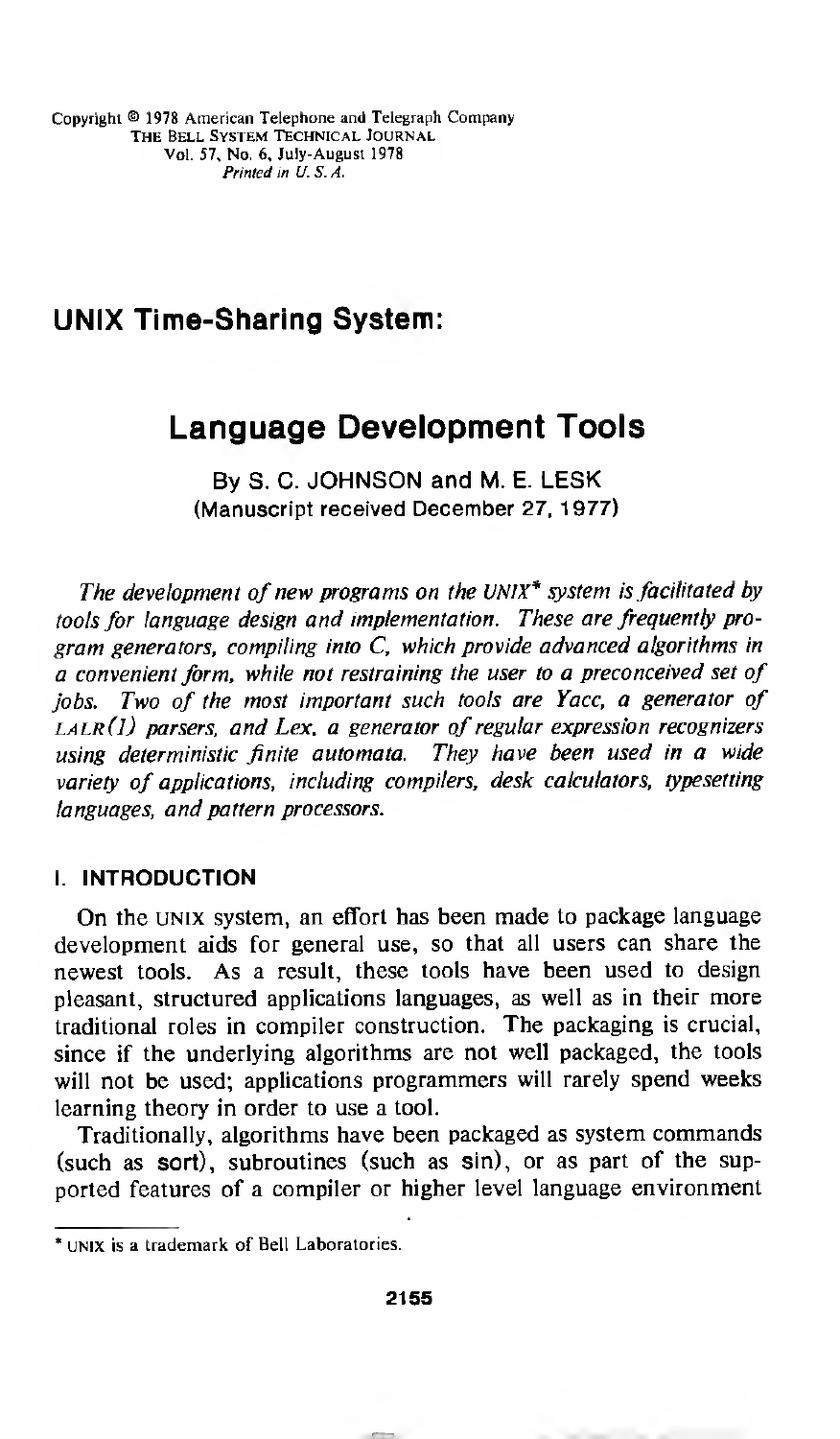(such as the heap allocation in Algol 68). Another way of packaging, which is particularly appropriate in the UNIX operating system, is as a program generator. Program generators take a specification of a task and write <sup>a</sup> program which performs that task. The programming language in which this program is generated (called the host language) may be high or low level, although most of ours are high level. Unlike compilers, which typically implement an entire general-purpose source language, program generators can restrict themselves to doing one job, but doing it well.

Program generators have been used for some time in business data processing, typically to implement sorting and report generation applications. Usually, the specifications used in these applications describe the entire job to be done, and the fact that a program is generated is important, but really only one feature of the implementation of the applications package. In contrast, our program generators might better be termed module generators; the intent is to provide a single module that does an important part of the total job. The host language, augmented perhaps by other generators, can provide the other features needed in the application. This approach gains many of the advantages of modularity, as well as the advantages which the advanced algorithms provide. In particular:

- (/) Each generator handles only one job, and thus is easier to write and to keep up to date.
- $(i)$  The user can select exactly the tools needed; one is not forced to accept many unwanted features in order to get the one desired.
- $(iii)$  The user can also select what manuals have to be read; not only is an unused tool not paid for, but it also need not be learned.
- $(v)$  Portability can be enhanced, since only the host language compiler must know the object machine code,
- $(v)$  Since the interfaces between the tools are well-defined and the output of the tools is in human-readable form, it is easy to make independent changes to the tools and to determine the source of difficulty when a combination of tools fails to work.

Obviously, this all depends on the specific tools fitting together well, so that several can be used in <sup>a</sup> job. On the UNIX system, this is achieved in a variety of ways. One is the use of *filters*, programs that read one input stream and write one output stream. Filters are easy to fit together; they are simply connected end to end. On the UNIX system, the command line syntax makes it easy to specify <sup>a</sup>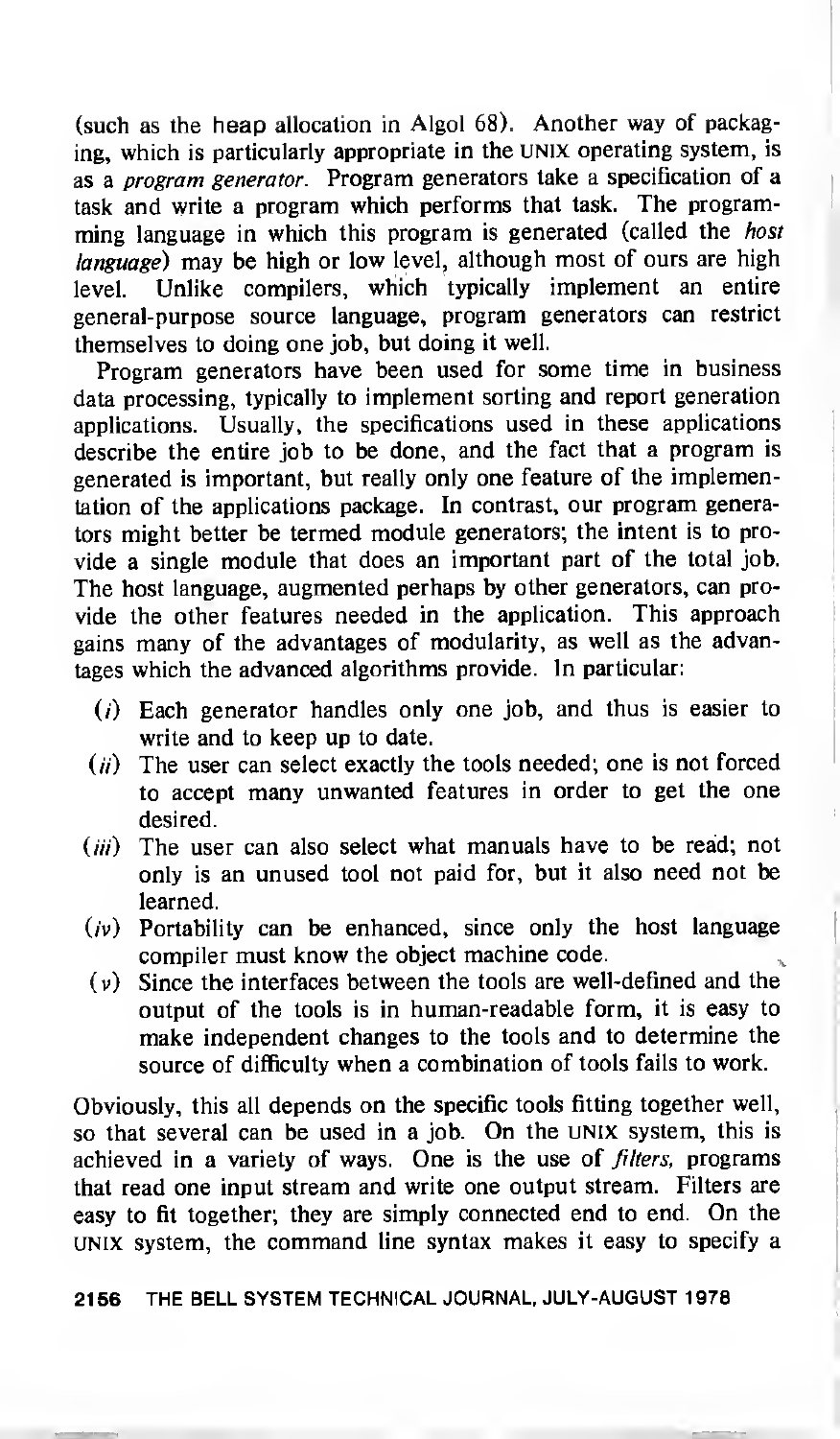

sequence of commands, each of which uses as its input the output of the preceding command. An example appears in typesetting:

refer source-files | tbl | eqn | troff ...

where refer processes the references, tbl the tables, eqn the equations, and finally troff the text.<sup>1</sup> Each of the first three programs is really <sup>a</sup> program generator writing code in the host language troff, which in turn produces "object code" in the form of typesetter device commands.

This paper focuses on Yacc and Lex. A detailed description of the underlying theory of both programs can be found in Aho and Ullman's book,<sup>2</sup> while the appropriate users' manual can be consulted for further examples and details.<sup>3, 4</sup>

Since program generators have output which is in turn input to a compiler and the compiler output is <sup>a</sup> program which in turn may have both input and output, some terminology is essential. To clarify the discussion, throughout this paper the term specification will be used to refer to the input of Yacc or Lex. The output program generated then becomes the source, which is compiled by the host language compiler. The resulting executable object program may then read *data* and produce output. To use a generator:

- $(i)$  The user writes a specification for the generator, containing grammar rules (for Yacc) or regular expressions (for Lex)
- $(i)$  The specification is fed through the generator to produce a source code file.
	- (iii) The source code is processed by the compiler to produce an executable file.
	- $(iii)$  The user's real data is processed by the executable file to produce the real output.

This can be diagrammed as shown in Fig. 1. Both Yacc and Lex accept both C and Ratfor<sup>5</sup> as host languages, although C is far more widely used.

The remainder of this paper gives more detail on the two main program generators, Yacc in Section II and Lex in Section III.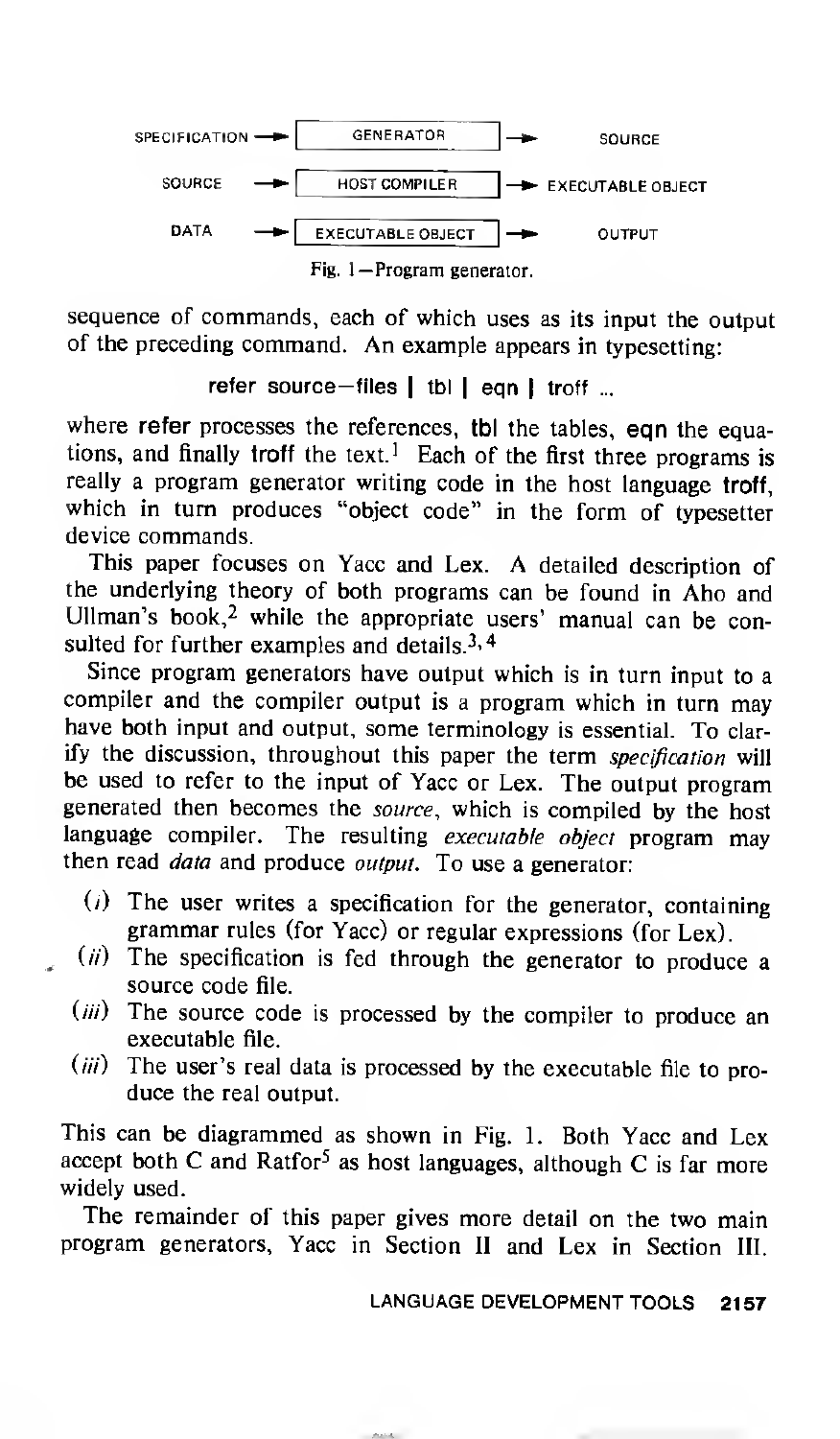Section IV describes an example of the combined use of both generators to do a simple job, reading <sup>a</sup> date (month, day, year) and producing the day of the week on which it falls. Finally, Section V contains more general comments about program generators and host languages.

### II. THE YACC PARSER GENERATOR

Yacc is <sup>a</sup> tool which turns <sup>a</sup> wide class of context-free grammars (also known as Backus-Naur Form, or BNF, descriptions) into parsers that accept the language specified by the grammar. A simple example of such a description might look like

> date : month day year; month: "Jan" <sup>|</sup> "Feb" <sup>|</sup> "Mar" <sup>|</sup> "Apr" <sup>|</sup> "May" <sup>|</sup> "Jun" <sup>|</sup> "Jul" <sup>|</sup> "Aug" <sup>|</sup> "Sep" <sup>|</sup> "Oct" <sup>|</sup> "Nov" <sup>|</sup> "Dec" ; day: number ; year: "," number | number: DIGIT <sup>|</sup> number DIGIT ;

In words, this says that a date is a month, day, and year, in that order; in the Yacc style of writing BNF, colons and semicolons are syntactic connectives that aren't really included in the actual description. The vertical bar stands for "or," so <sup>a</sup> month is Jan or Feb, and so on. Quoted strings can stand for literal appearances of the quoted characters. A day is just <sup>a</sup> number (discussed below). A year is either <sup>a</sup> comma followed by <sup>a</sup> number, or it can in fact be missing entirely. Thus, this example would allow as a date either Jul 4, 1776, or Jul 4.

The two rules for number say that <sup>a</sup> number is either <sup>a</sup> single digit, or a number followed by a digit. Thus, in this formulation, the number  $123$  is made up of the number  $12$ , followed by the digit 3; the number  $12$  is made up of the number  $1$  followed by the digit 2; and the number  $I$  is made up simply of the digit  $I$ .

Using Yacc, an action can be associated with each of the BNF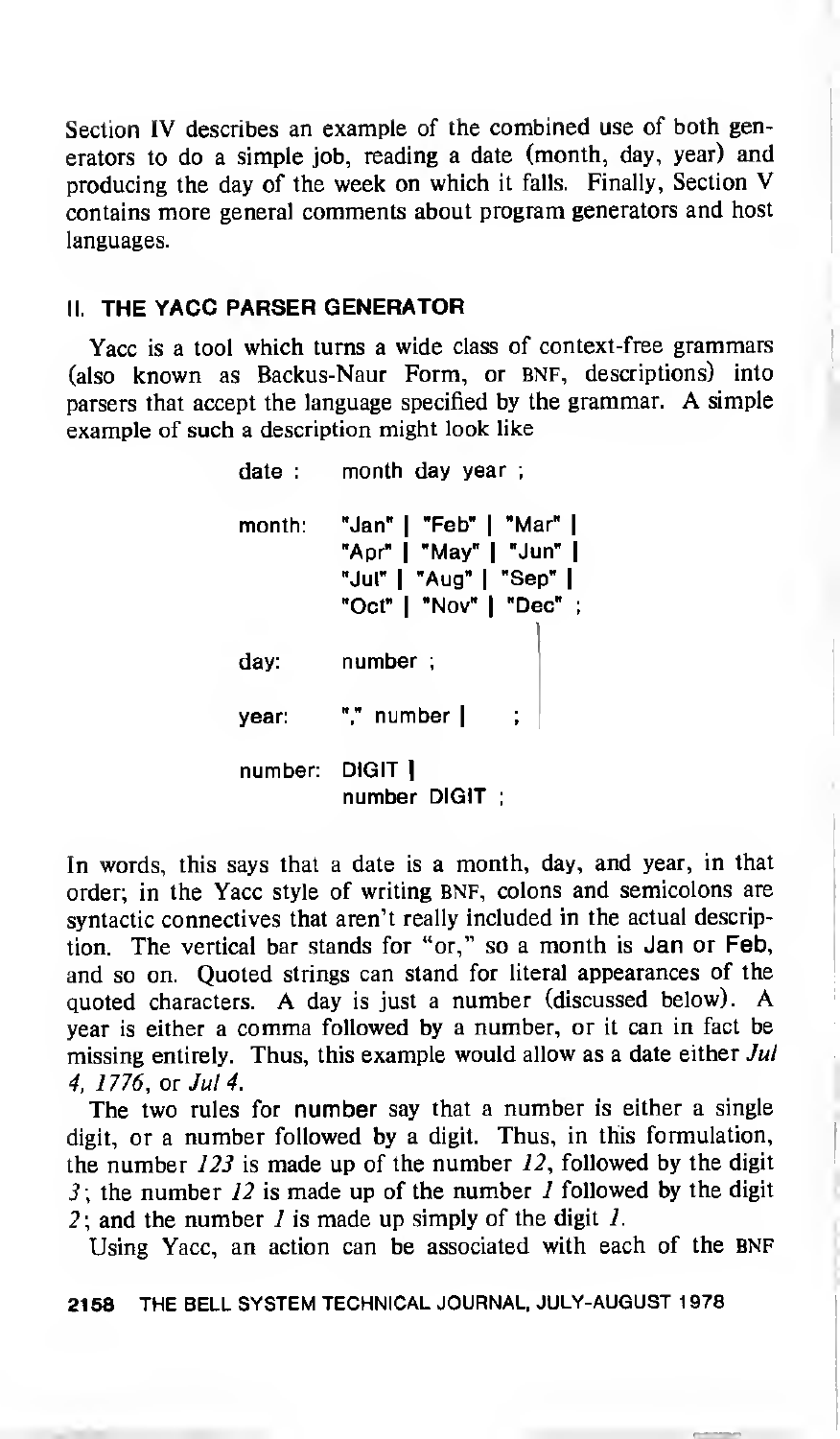rules, to be performed upon recognizing that rule. The actions can be any arbitrary program fragments. In general, some value or meaning is associated with the components of the rule and part of the job of the action for a rule is to compute the value or meaning to be associated with the left side of the current rule. Thus, a mechanism has been provided for these program fragments to obtain the values of the components of the rule and return a value. Using the number example above, suppose <sup>a</sup> value has been associated with each possible DIGIT; the value of  $I$  is 1, etc. The rules describing the structure of numbers can be followed by associated program fragments which compute the meaning or value of the numbers. Assuming that numbers are decimal, then the value of a number which is a single digit is just the value of the digit, while the value of a number which is <sup>a</sup> number followed by a digit is 10 times the value of the number, plus the value of the digit. In order to specify the values of numbers, we can write:

number DIGIT  ${55 = $1;}$ <sup>|</sup> number DIGIT  $\{$  \$\$ = 10 + \$1 + \$2; }

Notice that the values of the components of the right-hand sides of the rule are described by the *pseudo-variables* \$1, \$2, etc. which refer to the first, second, etc. elements of the right side of the rule. A value is returned for the rule by assigning to the pseudo-variable \$\$. After writing the above actions, the other rules which use number will be able to access the value of the number.

Recall that the values for the digits were assumed known. In practice, BNF is rarely used to describe the complete structure of the input. Usually a previous stage, the *lexical analyzer*, is responsible for actually reading the input characters and assembling them into tokens, the basic input units for the BNF specification. Lex, described in the next section, is used to help build lexical analyzers; among the issues usually dealt with in the Lex specification are the assembly of alphabetic characters into names, the recognition of classes of characters (such as DIGITs), and the treatment of blanks, newlines, comments, and other similar issues. In particular, the lexical analyzer will be able to associate values to the tokens which it represents, and these values will be accessible in the BNF specification.

The programs generated by Yacc, called *parsers*, read the input

LANGUAGE DEVELOPMENT TOOLS 2159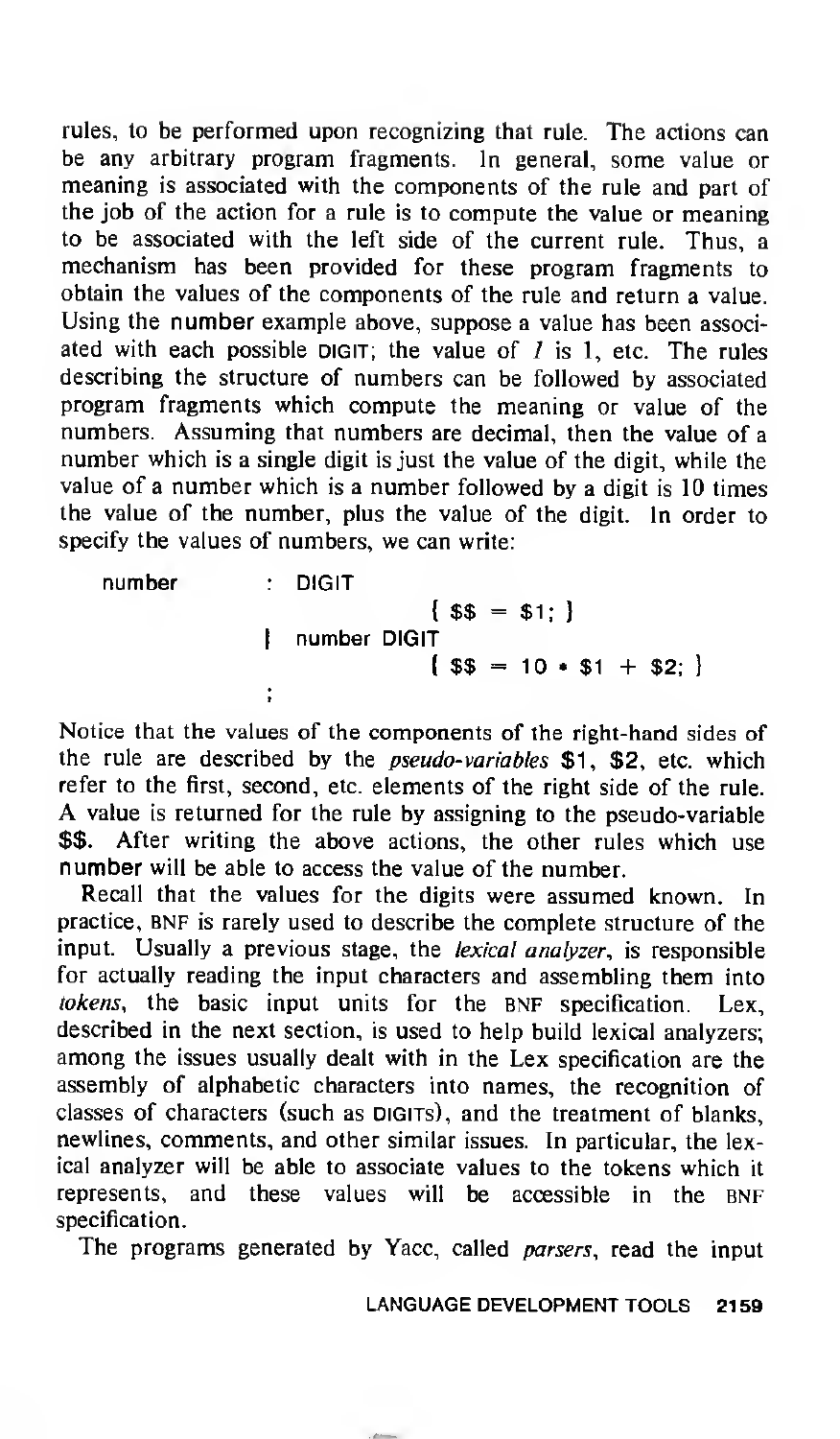data and associate the rules and actions of the BNF to this input, or report an error if there is no correct association. If the above BNF example is given to Yacc, together with an appropriate lexical analyzer, it will produce a program that will read dates and only dates, report error if something is read that does not fit the BNF description of a date, and associate the correct actions, values, or meanings to the structures encountered during input.

Thus, parsing is like listening to prose; programmers say, "I've never parsed a thing!" but, in fact, every Fortran READ statement does parsing. Fortran FORMAT statements are simply parser specifications. BNF is very powerful, however, and, what is important in practice, many BNF specifications can be turned automatically into fast parsers with good error detection properties.

Yacc provides a number of facilities that go beyond BNF in the strict sense. For example, there is <sup>a</sup> mechanism which permits the user some control over the behavior of the parser when an error is encountered. Theoretically, one may be justified in terminating the processing when the data are discovered to be in error, but, in practice, this is unduly hostile, since it leads to the detection of only one error per run. To use such a parser to accept input interactively is totally unacceptable; one often wants to prompt the naive user if input is in error, and encourage correct input. The Yacc facilities for error recovery are used by including additional rules, in addition to those which specify the correct input. These rules may use the special token error. When an error is detected, the parser will attempt to recover by behaving as if it had just seen the special error token immediately before the token which triggered the error. It looks for the "nearest" rule (in a precise sense) for which the error token is legal, and resumes processing at this rule. In general, it is also necessary to skip over <sup>a</sup> part of the input in order to resume processing at an appropriate place; this can also be specified in the error rule. This mechanism, while somewhat unintuitive and not completely general, has proved to be powerful and inexpensive to implement. As an example, consider a language in which every statement ends with <sup>a</sup> semicolon. A reasonable error recovery rule might be

#### statement : error ';'

which, when added to the specification file, would cause the parser to advance the input to the next semicolon when an error was encountered, and then perform any action associated with this rule. One of the trickiest areas of error recovery is the semantic recovery: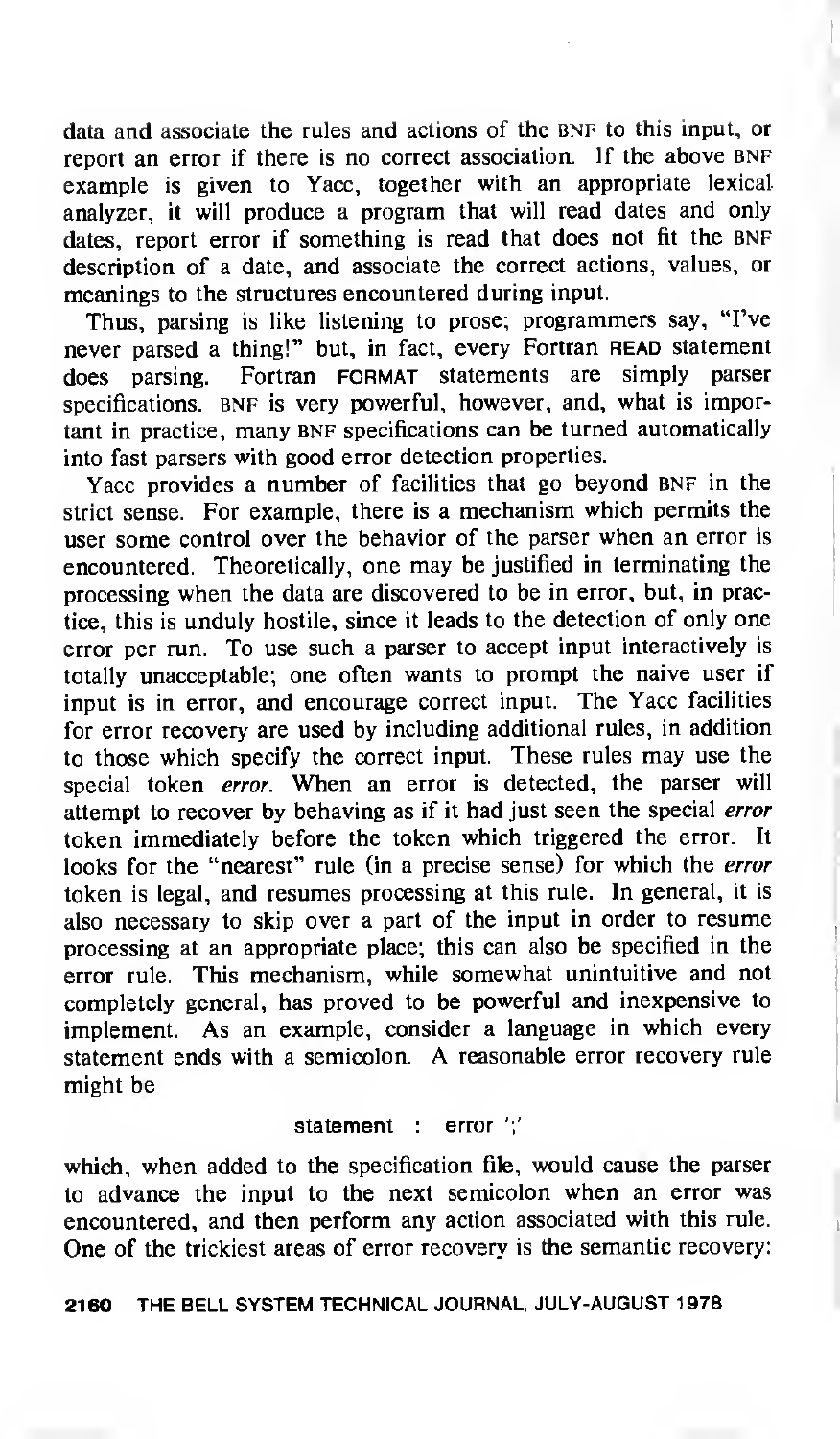how to repair partially built symbol table entries and expression trees that may be left after an error, for example. This problem is difficult and depends strongly on the particular application.

Yacc provides another very useful facility for specifying arithmetic expressions. In most programming languages, there may be <sup>a</sup> number of arithmetic operators, such as  $+$ ,  $-$ ,  $/$ , etc. These typically have an ordering, or *precedence*, associated with them. As an example, the expression

 $a + b \cdot c$ 

is typically taken to mean

 $a + (b \cdot c)$ 

because the multiplication operator (\*) is of higher precedence or binding power than the addition operator  $(+)$ . In pure BNF, specification of precedence levels is somewhat indirect and requires a technical trick which, while easy to learn, is nevertheless unintuitive. Yacc provides the ability to write simple rules that specify the parsing of arithmetic expressions except for precedence, and then supply the precedence information about the operators separately. In addition, the left or right associativity can be specified. For example, the sequence

$$
\text{\%left} t' + t' - t' - t
$$
\n
$$
\text{\%left} t' + t' + t''
$$

indicates that addition and subtraction are of lower precedence than multiplication and division, and that all are left associative operators. This facility has been very successful; it is not only easier for the nonspecialist to use, but actually produces faster, smaller parsers.  $6,7$ 

Yacc provides a case history of the packaging of a piece of theory in a useful and effective way. For one thing, while BNF is very powerful it does not do everything. It is important to permit escapes from BNF, to permit real applications that can take advantage of the power of BNF, while having some relief from its restrictions. Allowing <sup>a</sup> general lexical analyzer and general C programs as actions serves this purpose in Yacc. This in turn is made possible by the packaging of the theory as a program generator; the Yacc system does not have to make available to the user all facilities for lexical analysis and actions, but can restrict itself to building fast parsers, and let these other issues be taken care of by other modules.

It is also possible to enclose the Yacc-generated parser in a larger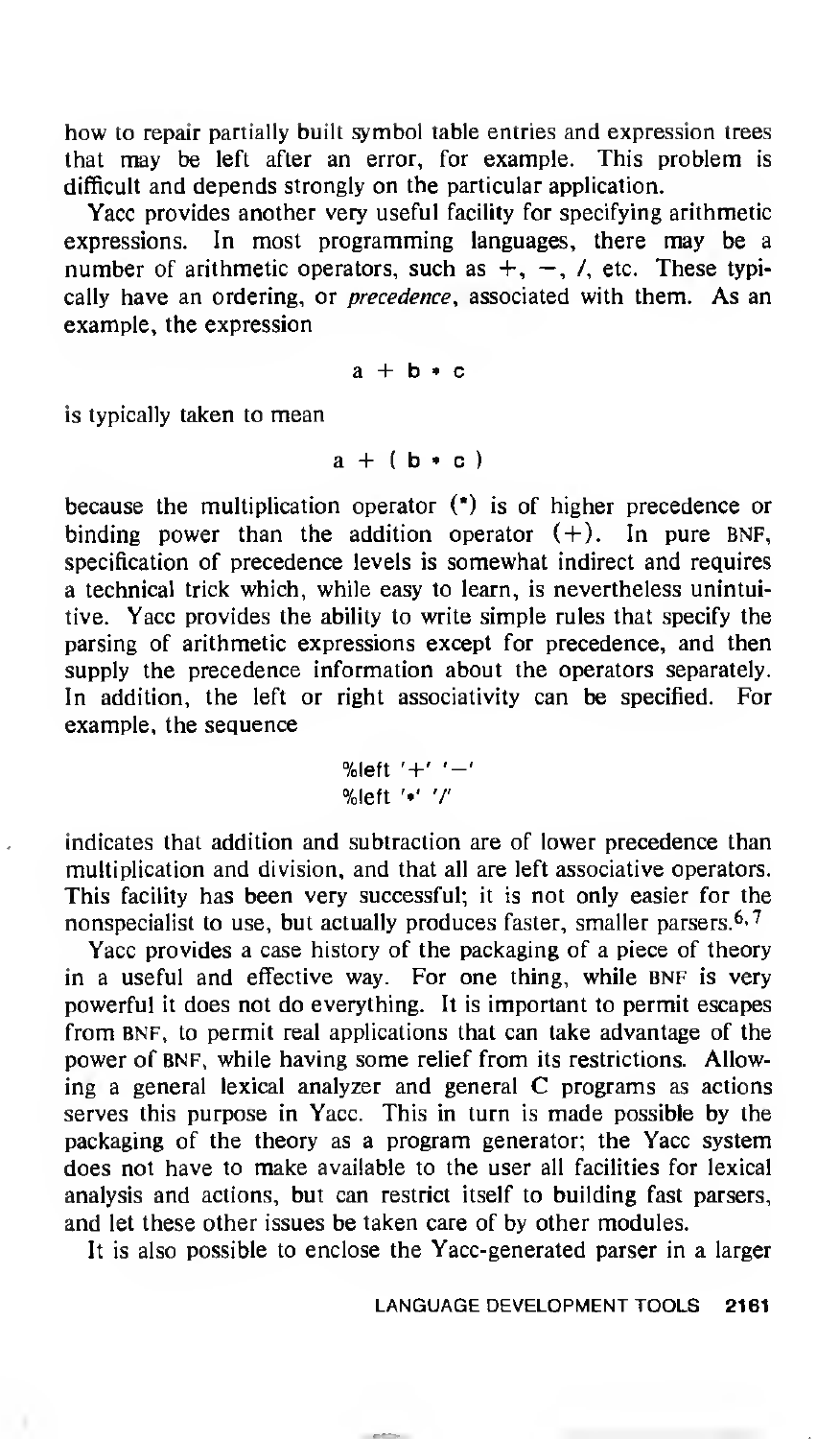program. Yacc translates the user's specification into a program named yyparse. This program behaves like <sup>a</sup> finite automaton that recognizes the user's grammar; it is represented by a set of tables and an interpreter to process them. If the user does not supply an explicit main program, yyparse is invoked and it reads and parses the input sequence delivered by the lexical analyzer. If the user wishes, however, a main program can be supplied to perform any desired actions before or after calling the parser, and the parser may be invoked repeatedly. The function value returned by yyparse indicates whether or not a legal sentence in the specified language was recognized.

It is also possible for the user to introduce his own code at <sup>a</sup> lower level, since the Yacc parser depends on a routine yylex for its input and lexical analysis. This subroutine may be written with Lex (see the next section) or directly by the user. In either case, each time it is called it must return <sup>a</sup> lexical token name to the Yacc parser. It can also assign a value to the current token by assigning to the variable yylval. Such values are used in the same way as values assigned to the \$\$ variables in parsing actions.

Thus the user's code may be placed  $(i)$  above the parser, in the main program;  $(ii)$  in the parser, as action statements on rules; and/or  $(iii)$  below the parser, in the lexical analyzer. All of these are in the same core load, so they may communicate through external variables as desired. This gives even the fussiest programmers enough rope to hang themselves. Note, however, that despite the presence of user code even within the parser, both the finite automaton tables and the interpreter are entirely under the control of, and generated by, Yacc, so that changes in the automaton representation need not affect the user.

In addition to generality, good packaging demands that tools be easy to use, inexpensive, and produce high quality output. Over the years, Yacc has developed increased speed and greater power, with little negative effect on the user community. The time required for Yacc to process most specifications is faster than the time required to compile the resulting C programs. The parsers are also comparable in space and time with those that may be produced by hand, but are typically very much easier to write and modify.

To summarize, Yacc provides <sup>a</sup> tool for turning a wide class of bnf descriptions into efficient parsers. It provides facilities for error recovery, specification of operator precedence, and a general action facility. It is packaged as a program generator, and requires a lexical analyzer to be supplied. The next section will discuss a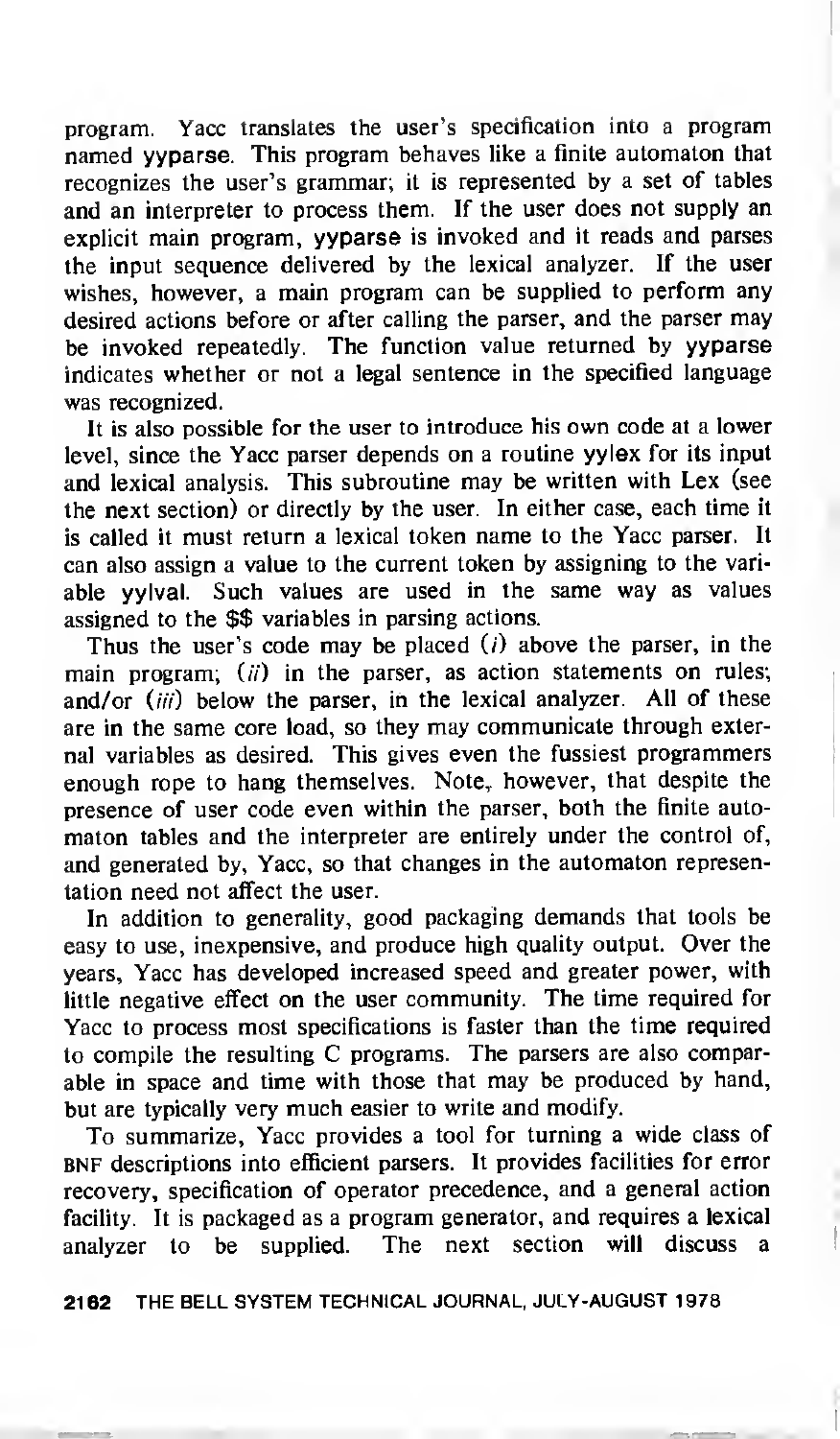complementary tool, Lex, which builds lexical analyzers suitable for Yacc, and is also useful for many other functions.

# III. THE LEX LEXICAL ANALYZER GENERATOR

Lex is similar in spirit to Yacc, and there are many similarities in its input format as well. Like Yacc, Lex input consists of rules and associated actions. Like Yacc, when a rule is recognized, the action is performed. The major differences arise from the typical input data and the model used to process them. Yacc is prepared to recognize BNF rules on input which is made up of tokens. These tokens may represent several input characters, such as names or numbers, and there may be characters in the input text that are never seen by the BNF description (such as blanks). Programs generated by Lex, on the other hand, are designed to read the input characters directly. The model implemented by Lex is more powerful than Yacc at dealing with local information — context, character classes, and repetition — but is almost totally lacking in more global structuring facilities, such as recursion. The basic model is that of the theory of regular expressions, which also underlies the UNIX text editor ed and a number of other UNIX programs that process text. The class of rules is chosen so that Lex can generate <sup>a</sup> program that is a deterministic finite state automaton; this means that the resulting analyzer is quite fast, even for large sets of regular expressions. The program fragments written by the user are executed in the order in which the corresponding regular expressions are matched in the input stream.

The lexical analysis programs written with Lex accept ambiguous specifications and choose the longest match possible at each input point. If necessary, substantial look-ahead is performed on the input, but the input stream will be backed up to the end of the final string matched, making this look-ahead invisible to the user.

For <sup>a</sup> trivial example, consider the specification for a program to delete from the input text all appearances of the word theoretical.

%%

#### theoretical ;

This specification contains <sup>a</sup> %% delimiter to mark the beginning of the rules, and one rule. This rule contains a regular expression which matches precisely the string of characters "theoretical." No action is specified, so when these characters are seen, they are ignored. All characters which are not matched by some rule are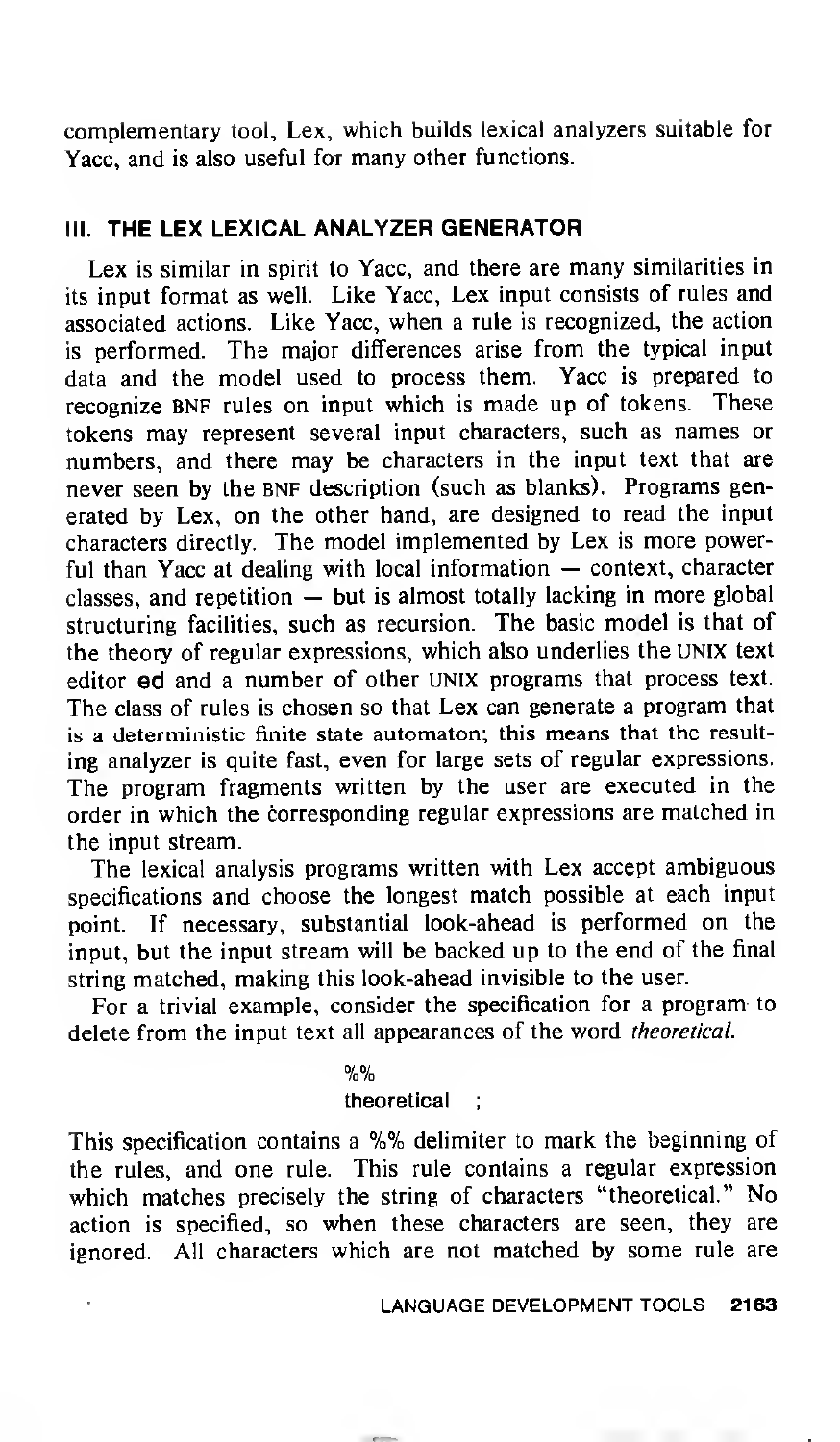copied to the output, so all the rest of the text is copied. To also change theory to practice, just add another rule:

> 0/ 0/ /o /o theoretical ; theory printf( "practice" );

The finite automaton generated for this source will scan for both rules at once, and, when a match is found, execute the desired rule action.

Lex-generated programs can handle data that may require substantial lookahead. For example, suppose there were a third rule, matching the, and the input data was the text string theoretician. The automaton generated by Lex would have to read the initial string theoretici before realizing that the input will not match theoretical. It then backs up the input, matching the, and leaving the input poised to read oretician. Such backup is more costly than the processing of simpler specifications.

As with Yacc, Lex actions may be general program fragments. Since the input is believed to be text, a character array (called yytext) can be used to hold the string which was matched by the rule. Actions can obtain the actual characters matched by accessing this array.

The structure of Lex output is similar to that of Yacc. A function named yylex is produced, which contains tables and an interpreter representing a deterministic finite automaton. By default, yylex is invoked from the main program, and it reads characters from the standard input. The user may provide his own main program, however. Alternatively, when Yacc is used, it automatically generates calls to yylex to obtain input tokens. In this case, each Lex rule which recognizes a token should have as an action

## return ( token-number )

to signal the kind of token recognized to the parser. It may also assign a value to yylval if desired.

The user can also change the Lex input routines, so long as it is remembered that Lex expects to be able to look ahead on and then back up the input stream. Thus, as with Yacc, user code may be above, within, and below the Lex automaton. It is even easy to have a lexical analyzer in which some tokens are recognized by the automaton and some by user-written code. This may be necessary when some input structure is not easily specified by even the large class of regular expressions supported by Lex.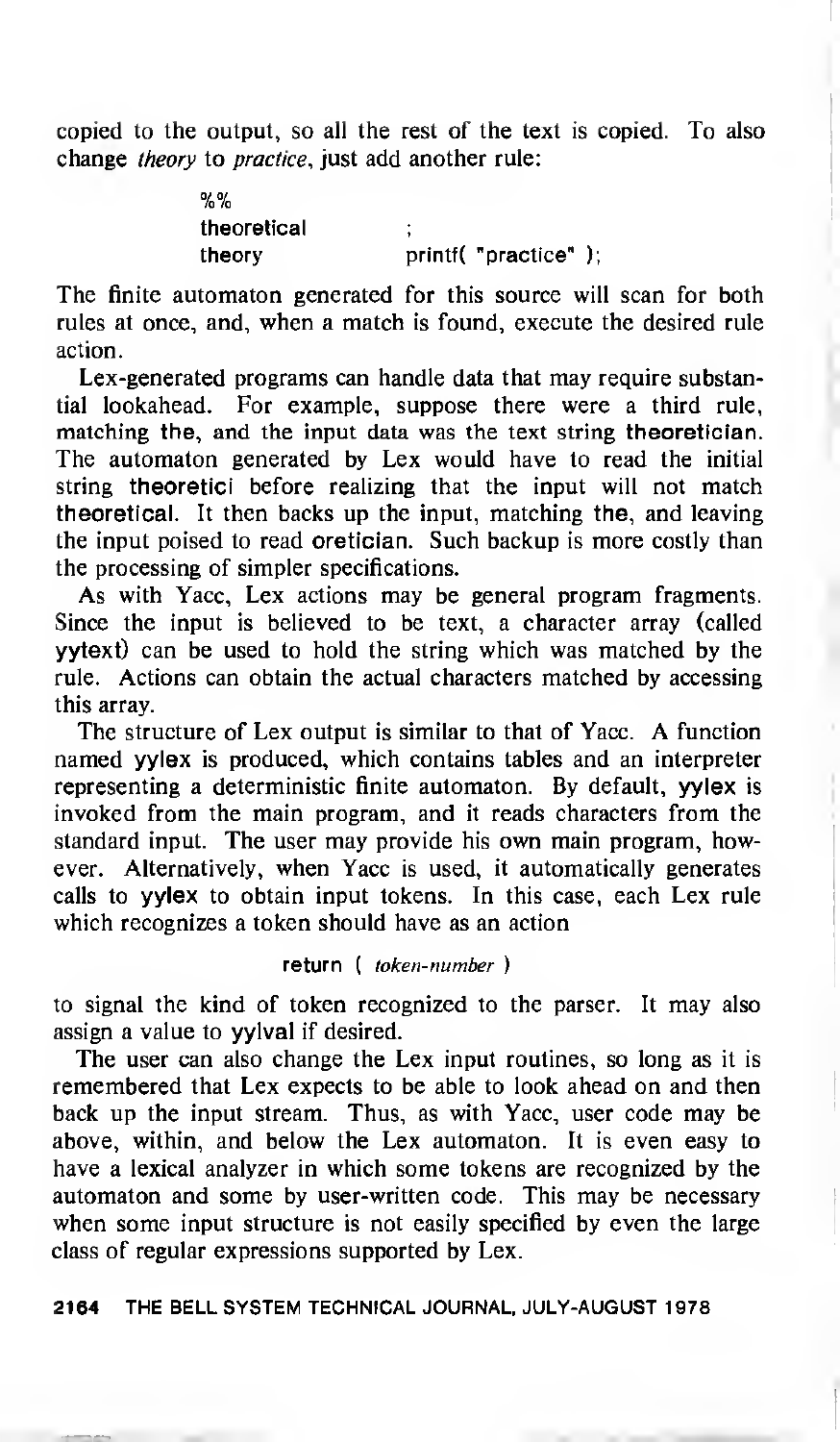The definitions of regular expressions are very similar to those in qed<sup>8</sup> and the UNIX text editor ed.<sup>9</sup> A regular expression specifies <sup>a</sup> set of strings to be matched. It contains text characters (which match the corresponding characters in the strings being compared) and operator characters (which specify repetitions, choices, and other features). The letters of the alphabet and the digits are always text characters; thus the regular expression

#### integer

matches the string integer wherever it appears and the expression

#### a57D

looks for the string a57D. It is also possible to use the standard C language escapes to refer to certain special characters, such as \n for newline and \t for tab. The operators may be used to:

- ( $i$ ) Specify a repetition of 0 or more, or 1 or more repetitions of a regular expression:  $*$  and  $+$ .
- $(ii)$  Specify that an expression is optional: ?.
- (iii) Allow a choice of two or more patterns: I.
- $(iv)$  Match the beginning or the end of a line of text:  $\hat{ }$  and \$.
- (v) Match any non-newline character: . (dot).
- (w) Group sub-expressions: ( and ).
- $(vii)$  Allow escaping and quoting special characters: \ and ".
- $(viii)$  Define classes of characters:  $[$  and  $]$ .
- $(ix)$  Access defined patterns: { and }.
- $(x)$  Specify additional right context: /.

Some simple examples are

$$
[0-9]
$$

which recognizes the individual digits from  $0$  through  $9$ ,

 $[0-9]+$ 

which recognizes strings of one or more digits, and

$$
-2[0-9]+
$$

which recognizes strings of digits optionally preceded by a minus sign. A more complicated pattern is

$$
[A-Za-z][A-Za-z0-9]*
$$

which matches all alphanumeric strings with a leading alphabetic

LANGUAGE DEVELOPMENT TOOLS 2165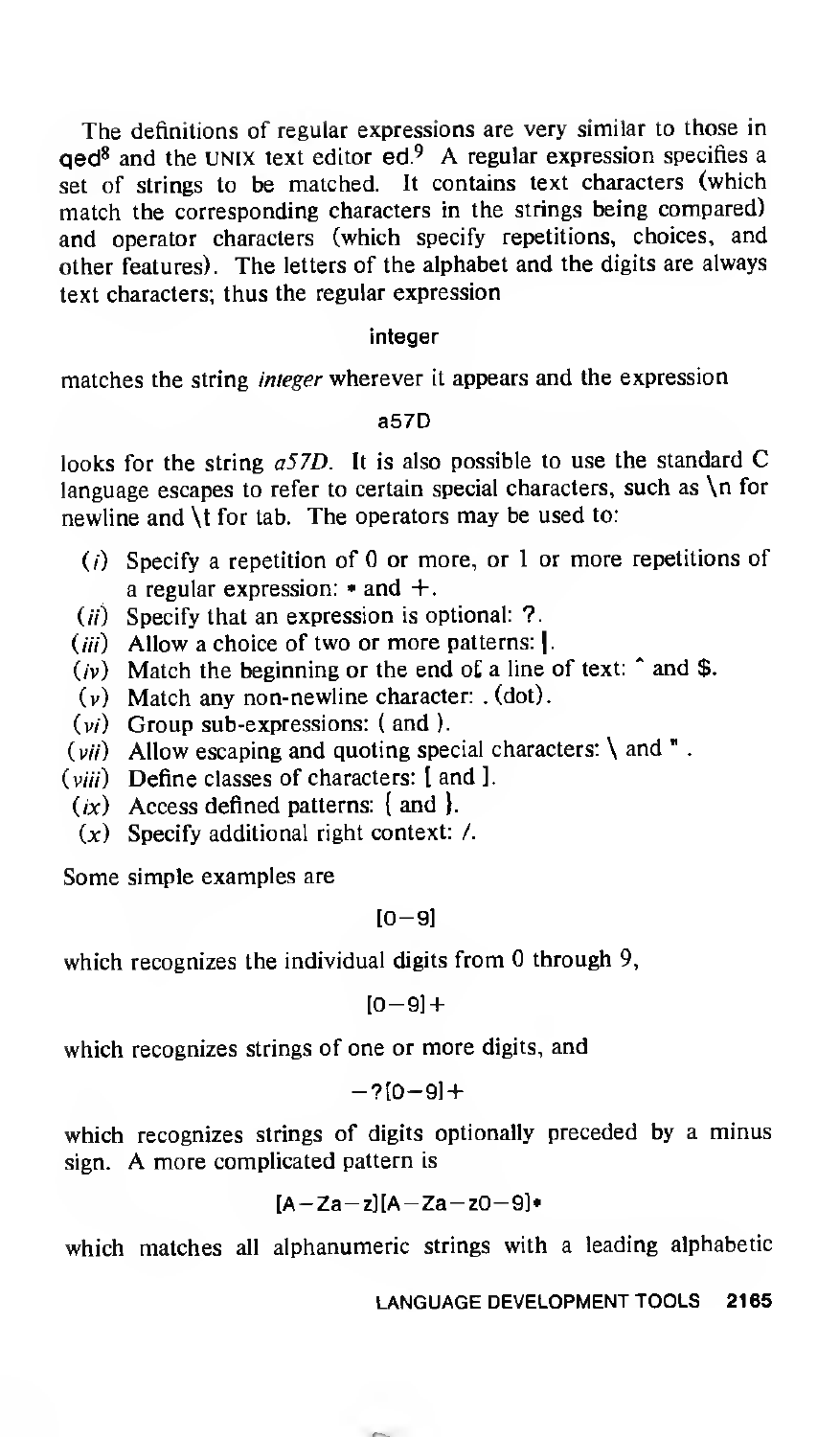character. This is a typical expression for recognizing identifiers in computer programming languages.

Lex programs go beyond the pure theory of regular expressions in their ability to recognize patterns. As one example, Lex rules can recognize a small amount of surrounding context. The two simplest operators for this are \* and \$. If the first character of an expression is  $\hat{ }$ , the expression will only be matched at the beginning of a line (after a newline character, or at the beginning of the input stream). If the very last character is \$, the expression will only be matched at the end of a line (when immediately followed by a newline). The latter operator is a special case of the / operator, which indicates trailing context. The expression

#### ab/cd

matches the string  $ab$ , but only if followed by  $cd$ . Left context is handled in Lex by start conditions. In effect, start conditions can be used to selectively enable or disable sets of rules, depending on what has come before.

Another feature of Lex is the ability to handle ambiguous specifications. When more than one expression can match the current input, Lex chooses as follows:

- $(i)$  The longest match is preferred.
- $(ii)$  Among rules which matched the same number of characters, the rule given first is preferred.

Thus, suppose the rules

| integer  | keyword action      |  |
|----------|---------------------|--|
| $[a-z]+$ | identifier action : |  |

to be given in that order. If the input is integers, it is taken as an identifier, because  $[a-z]$  + matches 8 characters while integer matches only 7. If the input is *integer*, both rules match 7 characters, and the keyword rule is selected because it was given first. Anything shorter (e.g., *int*) will not match the expression integer and so the identifier interpretation is used.

Note that a Lex program normally partitions the input stream, rather than search for all possible matches of each expression. This means that each character is accounted for once and only once. Sometimes the user would like to override this choice. The action REJECT means "go do the next alternative." It causes to be executed whatever rule was next choice after the current rule. The position of the input pointer is adjusted accordingly. In general, REJECT is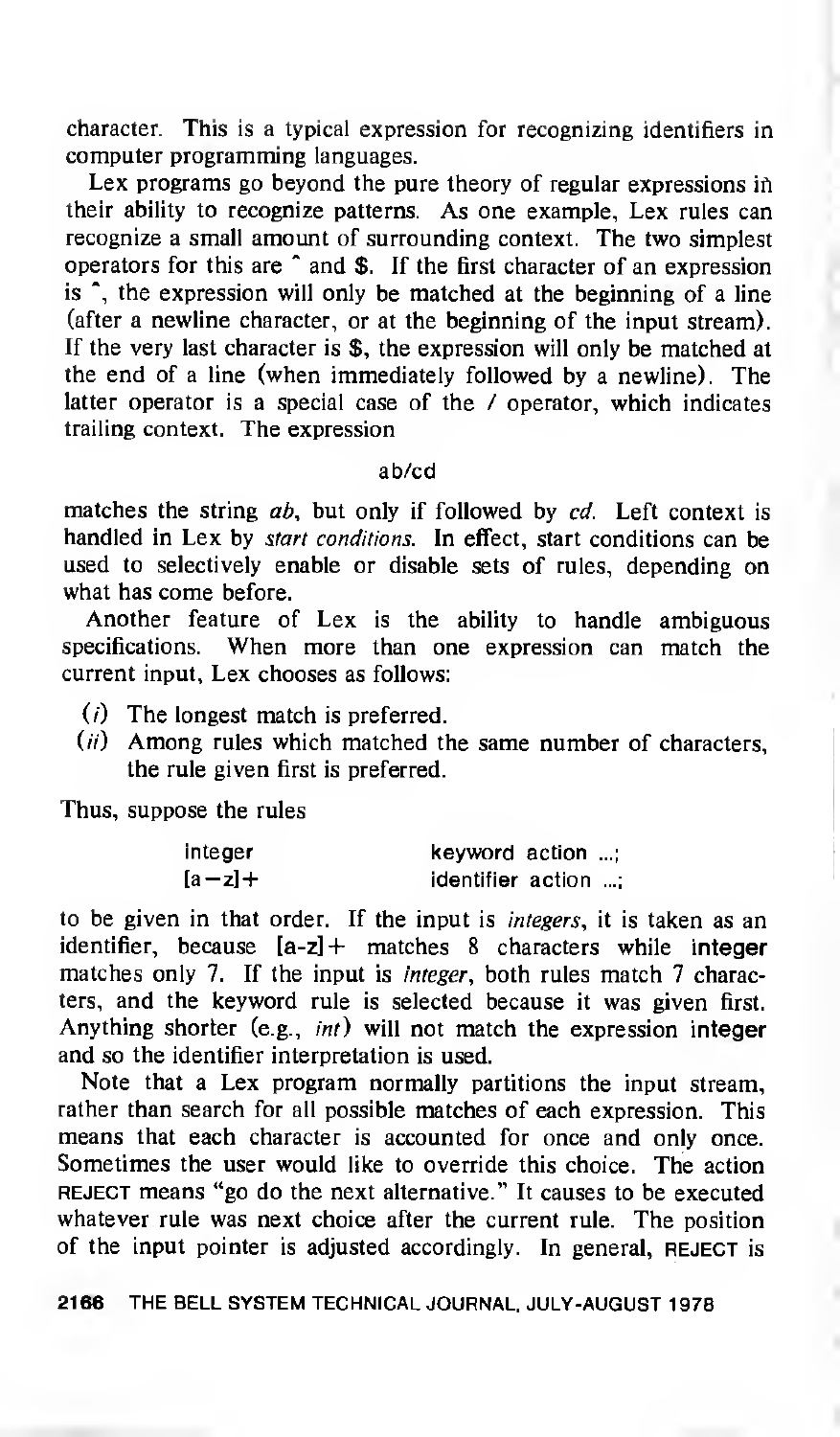

useful whenever the purpose of a Lex program is not to partition the input stream but to detect all examples of some items in the input, and the instances of these items may overlap or include each other.

## IV. COOPERATION OF YACC AND LEX: AN EXAMPLE

This section gives an example of the cooperation of Yacc and Lex to do a simple program which, nevertheless, would be difficult to write directly in many high-level languages. Before the specific example, however, let us summarize the various mechanisms available for making Lex- and Yacc-generated programs cooperate.

Since Yacc generates parsers and Lex can be used to make lexical analyzers, it is often desirable to use them together to make the first stage of a language analyzer. In such an application, two specifications are needed: a set of lexical rules to define the input data tokens and <sup>a</sup> set of grammar rules to define how these tokens may appear in the language. The input data text is read, divided up into tokens by the lexical analyzer, and then passed to the parser and organized into the larger structures of the input language. In principle, this could be done with pipes, but usually the code produced by Lex and Yacc are compiled together to produce one program for execution. Conventionally, the Yacc program is named yyparse and it calls <sup>a</sup> program named yylex to obtain tokens; therefore, this is the name used by Lex for its output source program. The overall appearance is shown in Fig. 2.

To make this cooperation work, it is necessary for Yacc and Lex to agree on the numeric codes used to differentiate token types. These codes can be specified by the user, but ordinarily the user allows Yacc to choose these numbers, and Lex obtains the values by including a header file, written by Yacc, which contains the definitions. It is also necessary to provide a mechanism by which Yacc can obtain the values of tokens returned from Lex. These values are passed through the external variable yylval.

Yacc and Lex were designed to work together, and are frequently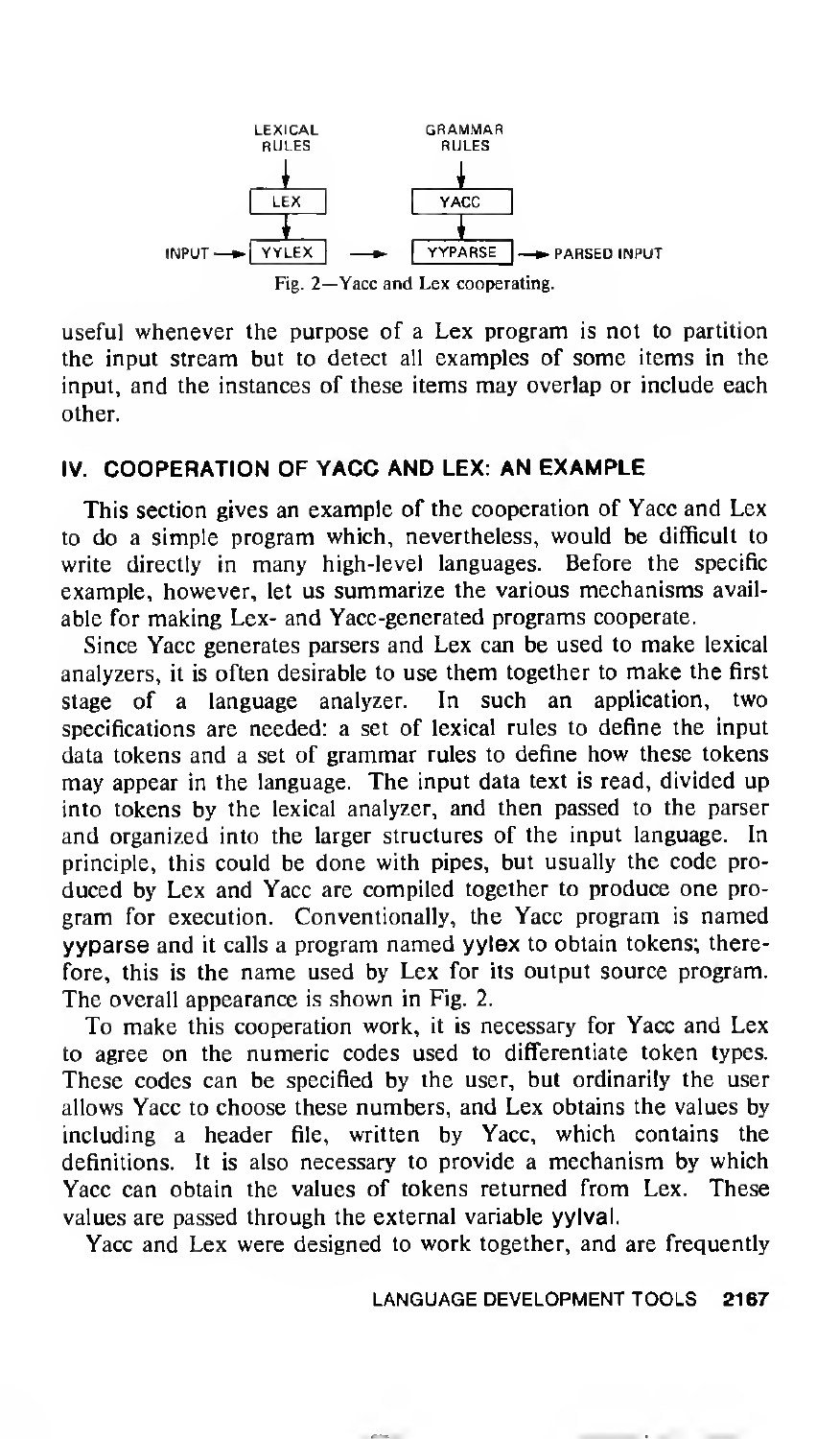used together. The programs using this technology include the portable C compiler and the C language preprocessor.

As a simple example, we shall specify a complete program which will allow the input of dates, such as

July 4, 1776

and it will output the days of the week on which they fall. The program will also permit dates to be input as three numbers, separated by slashes:

$$
7\; / \;4\; / \;1776
$$

and in European format:

#### 4 July 1776

Moreover, the month names can be given by their common abbreviations (with an optional '.'following) or spelled in full, but nothing in between.

Conceptually, there are three parts of the program. The Yacc specification describes a list of dates, one per line, in terms of the two tokens DIGIT and MONTH, and various punctuation symbols such as comma and newline. The Lex specification recognizes months and DIGITs, deletes blanks, and passes other characters through to Yacc. Finally, the Yacc actions call a set of routines which actually carry out the day of the week computation. We will discuss each of these in turn.

| %%     |   | %token DIGIT MONTH                                |  |  |
|--------|---|---------------------------------------------------|--|--|
| input: |   | $\prime$ empty file is legal $\prime$             |  |  |
|        |   | input date $\ln$                                  |  |  |
|        |   | input error $\ln$                                 |  |  |
|        |   | $\{$ verrok: / ignore line if error $\ast$ / $\}$ |  |  |
|        | , |                                                   |  |  |
| date   |   | MONTH day ',' year                                |  |  |
|        |   | $\{$ date( \$1, \$2, \$4); $\}$                   |  |  |
|        |   | day MONTH year                                    |  |  |
|        |   | $\{$ date (\$2, \$1, \$4); $\}$                   |  |  |
|        |   | number '/' number '/' number                      |  |  |
|        |   | $\{$ date( \$1, \$3, \$5); $\}$                   |  |  |
|        |   |                                                   |  |  |
| day    |   | number                                            |  |  |
|        |   |                                                   |  |  |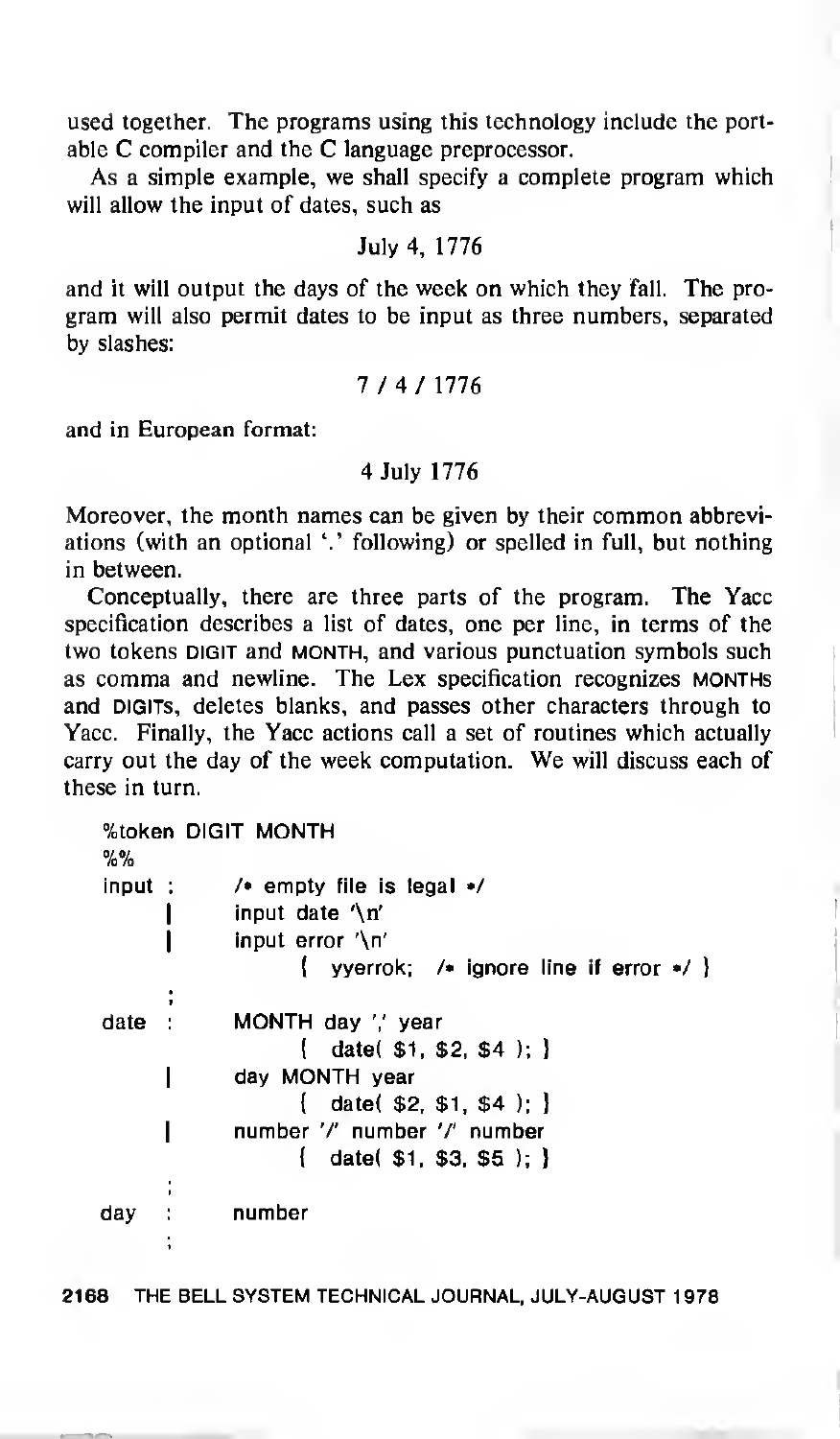| vear : l | number                       |
|----------|------------------------------|
|          |                              |
| number   | <b>DIGIT</b><br>$\sim 1000$  |
|          | number DIGIT                 |
|          | $\{ $\$$ = 10 * $1 + $2; \}$ |
|          |                              |

The Yacc specification file is quite simple. The first line declares the two names DIGIT and MONTH as tokens, whose meaning is to be supplied by the lexical analyzer. The %% mark separates the declarations from the rules. The input is described as either empty or some input followed by <sup>a</sup> date and a newline. Another rule specifies error recovery action in case a line is entered with an illegally formed date; the parser is to skip to the end of the line and then behave as if the error had never been seen.

Dates are legal in the three forms discussed above. In each case, the effect is to call the routine date, which does the work required to actually figure out the day of the week. The syntactic categories day and year are simply numbers; the routine date checks them to ensure that they are in the proper range. Finally, numbers are either DIGITs or a number followed by a DIGIT. In the latter case, an action is supplied to return the decimal value of the number. In the case of the first rule, the action

 ${1}$  \$\$ = \$1; }

is the implied default, and need not be specified.

Note that the Yacc specification assumes that the lexical analyzer returns values  $\theta$  through 9 for the digits, and a month number from <sup>1</sup> to 12 for the months.

We turn now to the Lex specification.

```
%{
# include "y.tab.h"
extern int yylval;
# define MON(x) \{vylval= x; return(MONTH);
%}
%%
Jan("." | uary) ? MON(1);
Feb("."|ruary)? MON(2):
Mar("." |ch)? MON(3);
Apr("."|il)? MON(4);
May MON(5):
```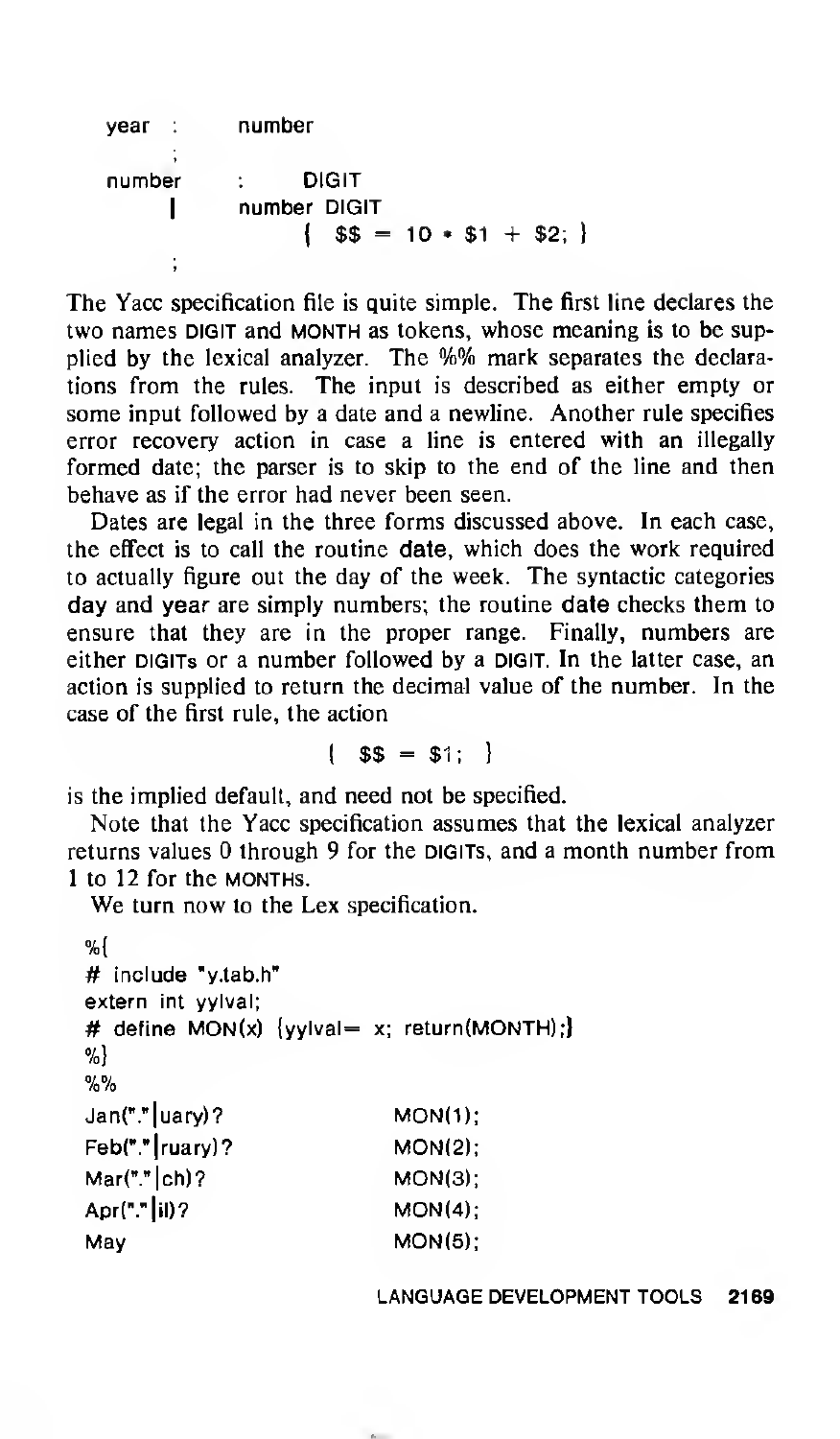| Jun("."  e) ?             | MON(6)                                                            |
|---------------------------|-------------------------------------------------------------------|
| $Jul(""]y)$ ?             | MON(7)                                                            |
| Aug("." $ $ ust)?         | MON(8)                                                            |
| Sep("." "t" "t." tember)? | MON(9)                                                            |
| Oct(""]ober?              | MON(10);                                                          |
| $Nov(""]$ ember)?         | <b>MON(11);</b>                                                   |
| $Dec(""]$ ember)?         | $MON(12)$ :                                                       |
| $[0 - 9]$                 | yylval = yytext[0] $-$ '0';<br>ł.<br>$return($ DIGIT $);$ }       |
| $\Box$                    | $\{\cdot\colon$ /* delete blanks */ }                             |
| "∖п"                      |                                                                   |
|                           | return( $yytext[0]$ ); /* return<br>single characters $\cdot$ / } |

The Lex specification includes the file y.tab.h which is produced by Yacc; this defines the token names DIGIT and NUMBER, so they can be used by the Lex program. The variable yylval is defined, which is used to communicate the values of the tokens to Yacc. Finally, to make it easier to return the values of MONTHs the macro MON is defined which assigns its argument to yylval and returns month.

The next portion of the Lex specification is concerned with the month names. Typically, the full month name is legal, as well as the three-letter abbreviation, with or without a following period. The action when a month name is recognized is to set yylval to the number of the month, and return the token indication month; this tells Yacc that <sup>a</sup> MONTH has been seen. Similarly, the digits through 9 are recognized as a character class, their value stored into yylval, and the indication digit returned. The remaining rules serve to delete blanks, and to pass all other characters, including newline, to Yacc for further processing.

Finally, for completeness, we present the subroutine date which actually carries out the computation. A good fraction of the logic is concerned with leap years, in particular the rather baroque rule that a year is a leap year if it is exactly divisible by 4, and not exactly divisible by 100 unless it is also divisible by 400. Notice also that the month and day are checked to ensure that they are in range.

```
/* here are the routines that really do the work */# include <stdio.h>
int noleap [] {
```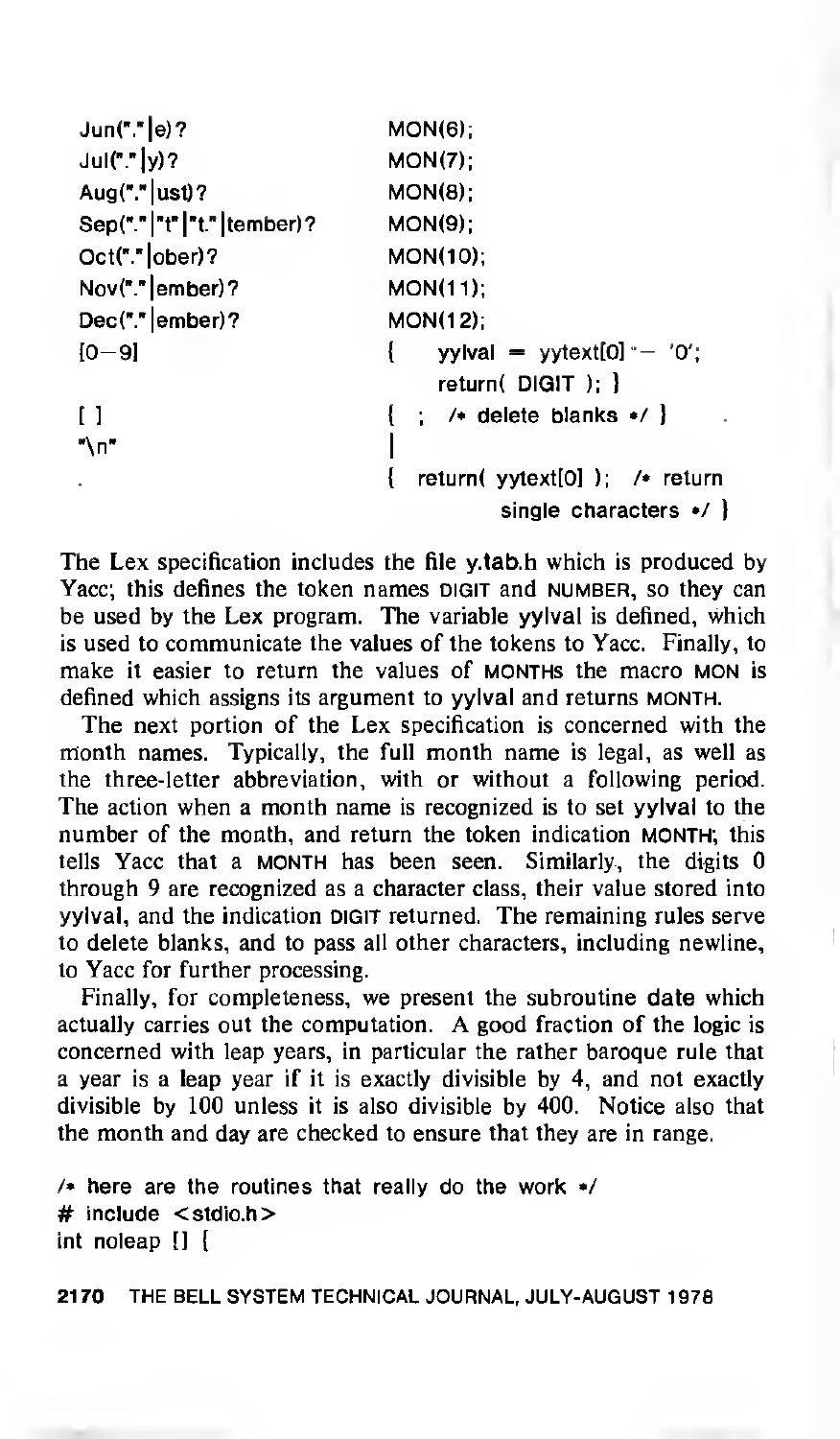```
0, 31, 28, 31, 30, 31, 30, 31, 31, 30, 31, 30, 31,
      };
int leapt] {
      0, 31, 29, 31, 30, 31, 30, 31, 31, 30, 31, 30, 31,
      };
char * dayname[] {
      "Sunday",
      "Monday",
      "Tuesday",
      "Wednesday",
      "Thursday",
      "Friday",
      "Saturday",
      };
date( month, day, year ) \frac{1}{2} /* this routine does the real work */
      int *daysin;
      daysin = isleap( year ) ? leap : noleap;
      /* check the month */
      if( month < 1 || month > 12 )
            printf( "month out of range\n" );
            return;
            }
      /* check the day of the month */
      if( day \lt 1 || day > daysin[month] ){
            printf( "day of month out of range\n" );
            return;
            }
      /• now, take the day of the month,
      add the days of previous months */
      while( month > 1 ) day += daysin[ -- month ];
      /* now, make day (mod 7) offset from Jan 1, 0000 */
      if( year > 0 ){<br>--vear: /* make corrections for previous years */
            day += year; /* since 365 = 1 (mod 7) */
            /* leap year correction */
            day += year/4 - year/100 + year/400;
            ,
      /* Jan 1, 0000 was a Sunday, so no correction needed •/
      printf( " %s\n", dayname[day%7] );
      }
isleap( year ){
      if( year % 4 \vert = 0 ) return( 0 ); /* not a leap year */
```
LANGUAGE DEVELOPMENT TOOLS 2171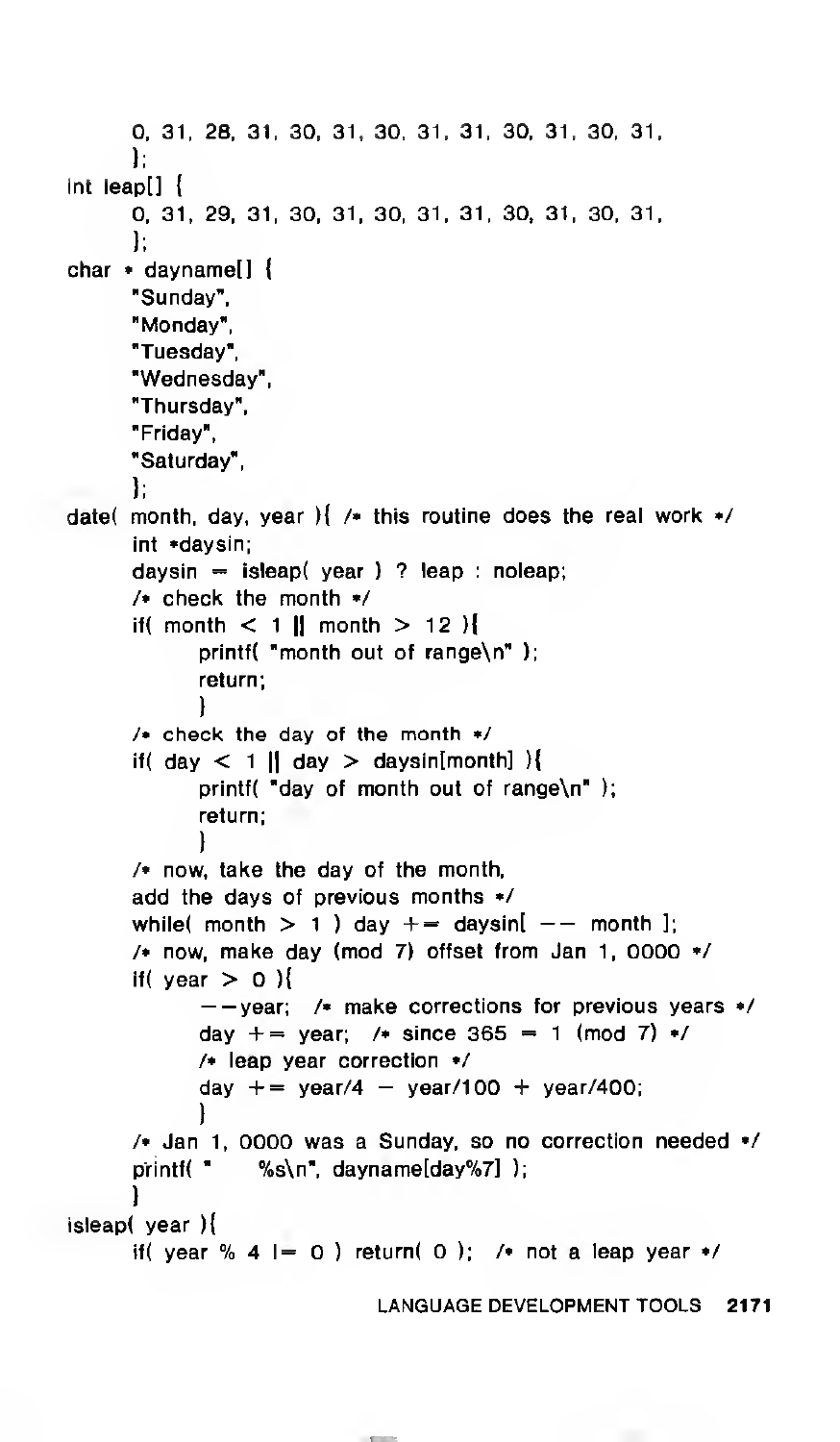```
if( year % 100 \vert = 0 ) return( 1 ); /* is a leap year */
if( year % 400 != 0) return( 0); /• not a leap year */return( 1 ); /\star a leap year \star/
}
```
Some of the Lex specification (such as the optional period after month names) might have been done in Yacc. Notice also that some of the things done in Yacc (such as the recognition of numbers) might have been done in Lex. Moreover, additional checking (such as ensuring that days of the month have only one or two digits) might have been placed into Yacc. In general, there is considerable flexibility in dividing the work between Yacc, Lex, and the action programs.

As an exercise, the reader might consider how this program might be written in his favorite programming language. Notice that the Lex program takes care of looking ahead on the input stream, and remembering characters that may delimit tokens but not be part of them. The Yacc program arranges to specify alternative forms and is clearly easy to expand. In fact, this example uses none of the precedence and little of the powerful recursive features of Yacc. Finally, languages such as Snobol in which one might reasonably do the same things as Yacc and Lex do, for this example, would be very unpleasant to write the date function in. Practical applications of both Yacc and Lex frequently run to hundreds of rules in the specifications.

#### V. CONCLUSIONS

Yacc and Lex are quite specialized tools by comparison with some "compiler-writing" systems. To us this is an advantage; it is a deliberate effort at modular design. Rather than grouping tools into enormous packages, enforcing virtually an entire way of life onto a user, we prefer a set of individually small and adaptable tools, each doing one job well. As a result, our tools are used for a wider variety of jobs than most; we have jocularly defined <sup>a</sup> successful tool as one that was used to do something undreamed of by its author (both Yacc and Lex are successful by this definition).

More seriously, <sup>a</sup> successful tool must be used. A form of Darwinism is practiced on our UNIX system; programs which are not used are removed from the system. Utilities thus compete for the available jobs and users. Lex, for example, seems to have found an ecological niche in the input phase of programs which accept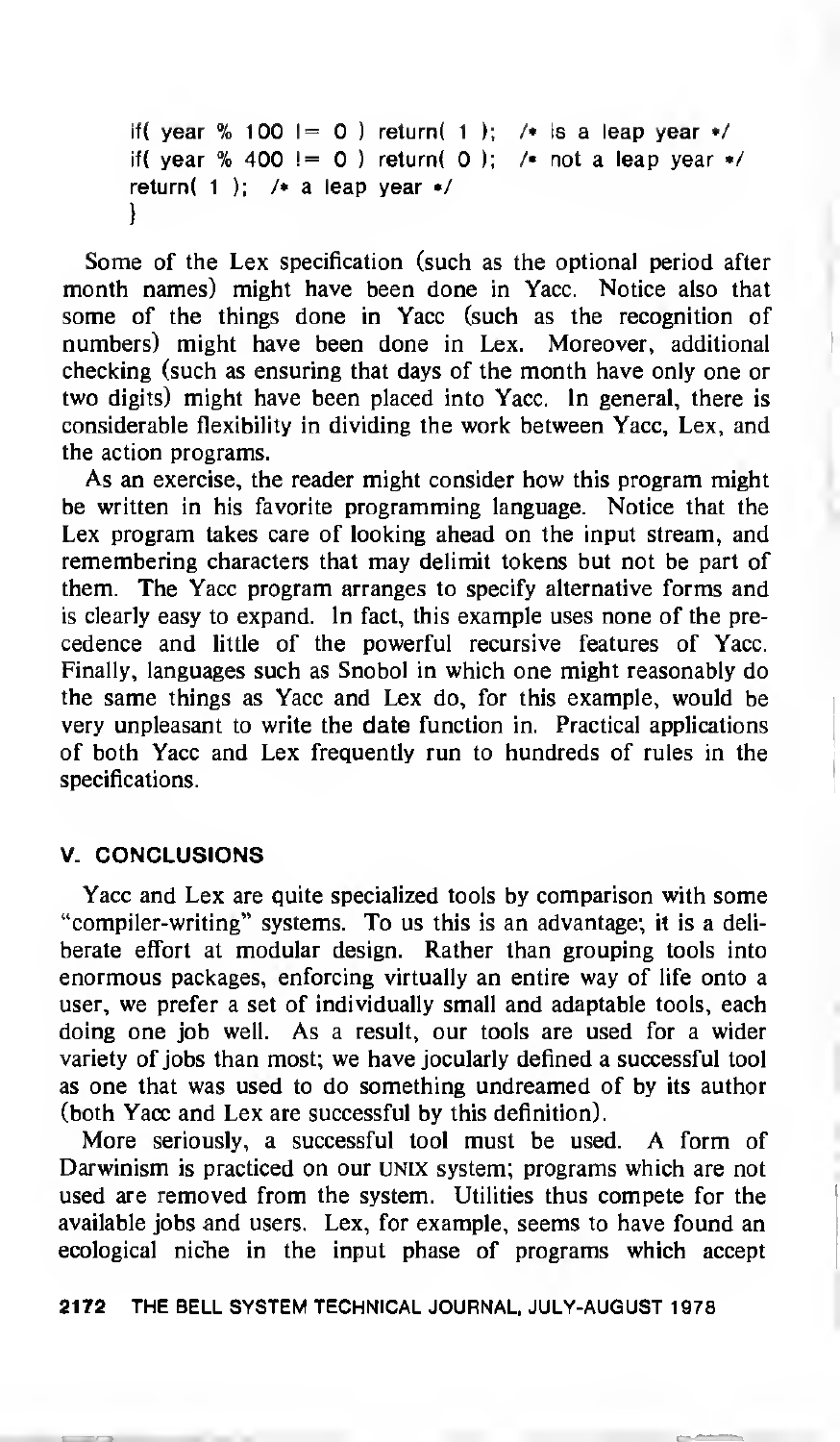complex input languages. Originally it had been thought that it would also be employed for jobs now handled by editor scripts, but most users seem to be sticking with the various editors. Some par-<br>ticularly complicated rearrangements (those which involve ticularly complicated memory), however, are done with Lex. Data validation and statistics gathering is still an open area; the editors are unsuitable, and Lex competes with C programs and a new language called  $a$ wk,  $10$ with no tool having clear dominance. Yacc has a secure role as the major tool now used for the first pass of compilers. It is also used for complex input to many application programs, including Lex, the desk calculator be, and the typesetting language eqn. Yacc is also used, with or without Lex, for some kinds of syntactic data validation.

Packaging is very important. Ideally, these tools would be available in several forms. Among the possible modes of access to an algorithm might be <sup>a</sup> subroutine library, <sup>a</sup> program generator, a command, or a full compiler. Of these, the program generator is very attractive. It does not restrict the user as much as a command or full compiler, since it is mixed with the user's own code in the host language. On the other hand, since the generator has <sup>a</sup> reasonable overview of the user's job, it can be more powerful than a subroutine library. Few operating systems today make it possible to have an algorithm available in all forms without additional work, and the program generator is <sup>a</sup> suitable compromise. The previous compiler-compiler system on UNIX was <sup>a</sup> more restrictive and inclusive system,  $TMG<sub>11</sub>$  and it is now almost unused. All the users seem to prefer the greater flexibility of the program generators.

The usability and portability of the generators, however, depend on the host language(s). The host language has <sup>a</sup> difficult task: it must be a suitable target for both user and program generator. It also must be reasonably portable; otherwise, the generator output is not portable. Efficiency is important; the generator must write sufficiently good code that the users do not abandon it to write their own code directly. The host language must also not constrain the generator unduly; for example, mechanically generated gotos are not as dangerous as hand-written ones and should not be forbidden. As a result, the best host languages are relatively low level. Another way of seeing this is to observe that if the host language has many complex compiling algorithms in it already, there may not be much scope left for the generator. On the other hand if the language is too low level (after all, the generators typically would have little trouble writing in assembler), the users cannot use it.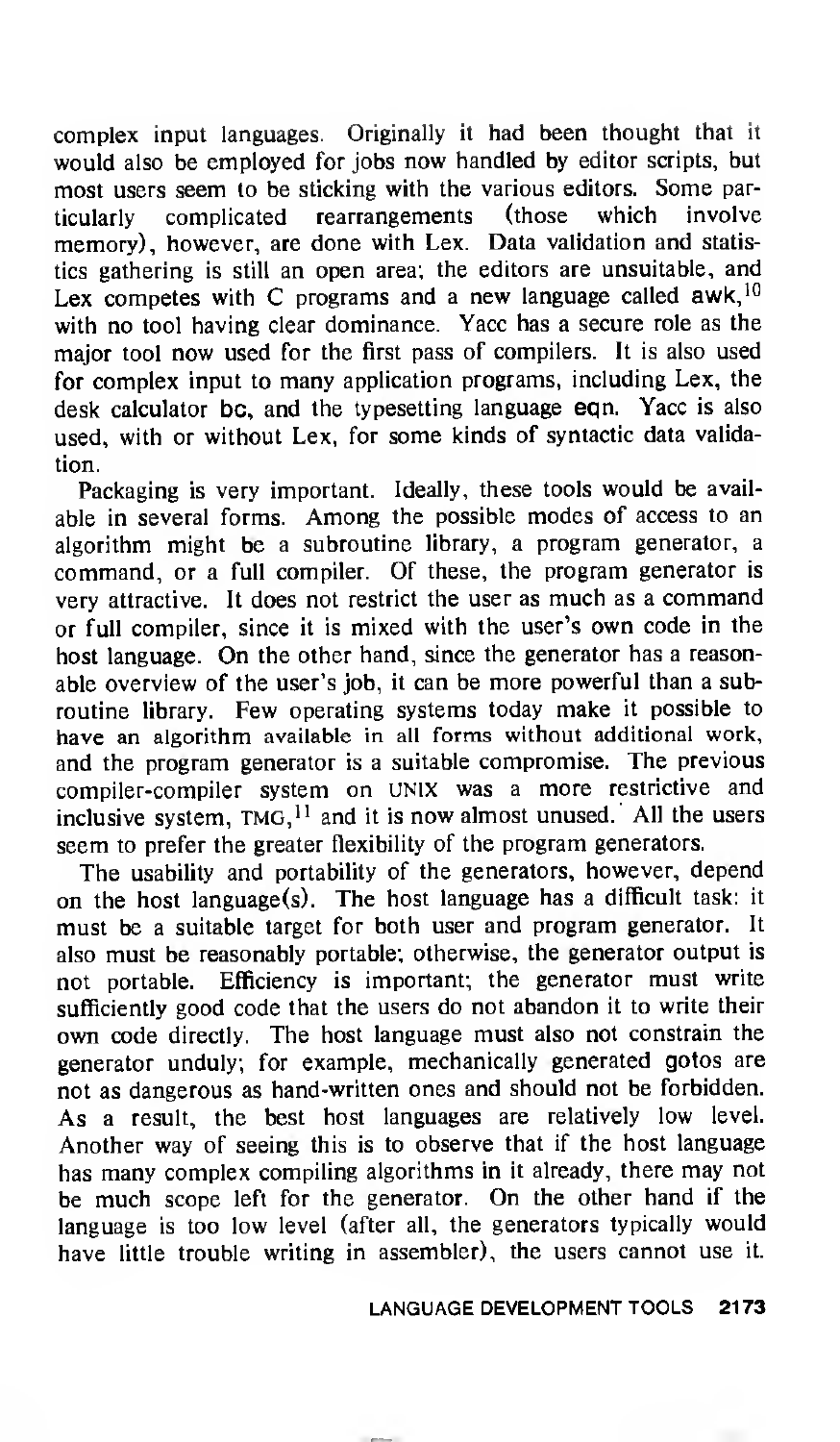What is needed is a semantically low-level but syntactically convenient (and portable) language; C seems to work well.

Giving machine-generated code to a compiler designed for human use sometimes creates problems, however. Compiler writers may limit the number of initializers that can be written to several hundred, for example, since "clearly" no reasonable user would write more than that number of array elements by hand. Unfortunately, Yacc and Lex can generate arrays of thousands of elements to describe their finite automata. Also, if the compiler lacks a facility for adjusting diagnostic line numbers, the error messages will not reflect the extra step in code generation, and the line numbers in them may be unrelated to the user's original input file. (Remember that, although the generated code is presumably error-free, there is also user-written code intermixed).

Other difficulties arise from built-in error checking and type handling. Typically, the generator output is quite reliable, as it often is based on a tight mathematical model or construction. Thus, often one may have nearly perfect confidence that array bounds do not overflow, that defaults in switches are never taken, etc. Nevertheless, compilers which provide such checks often have no way of selectively, or generally, overriding them. In the worst case, this checking can dominate the inner loop of the algorithm embodied in the generated module, removing a great deal of the attractiveness of the generated program.

We should not exaggerate the problems with host languages: in general, C has proven very suitable for the job. The concept of splitting the work between a generator and a host language is very profitable for both sides; it relieves pressure on the host language to provide many complex features, and it relieves pressure on the program generators to turn into complete general-purpose languages. It encourages modularity; and beneath all the buzzwords of "top-down design" and "structured programming," modularity is really what good programming is all about.

#### REFERENCES

- 1. B. W. Kernighan, M. E. Lesk, and J. F. Ossanna, "unix Time-Sharing System: Document Preparation," B.S.T.J., this issue, pp. 2115-2135.
- 2. A. V. Aho and J. D. Ullman, *Principles of Compiler Design*, Reading, Mass.:<br>Addison-Wesley, 1977.<br>3. S. C. Johnson, "Yacc Yet Another Compiler-Compiler," Comp. Sci. Tech. Rep.
- 
- No. 32, Bell Laboratories (July 1975). 4. M. E. Lesk, "Lex A Lexical Analyzer Generator," Comp. Sci. Tech. Rep. No. 39, Bell Laboratories (October 1975).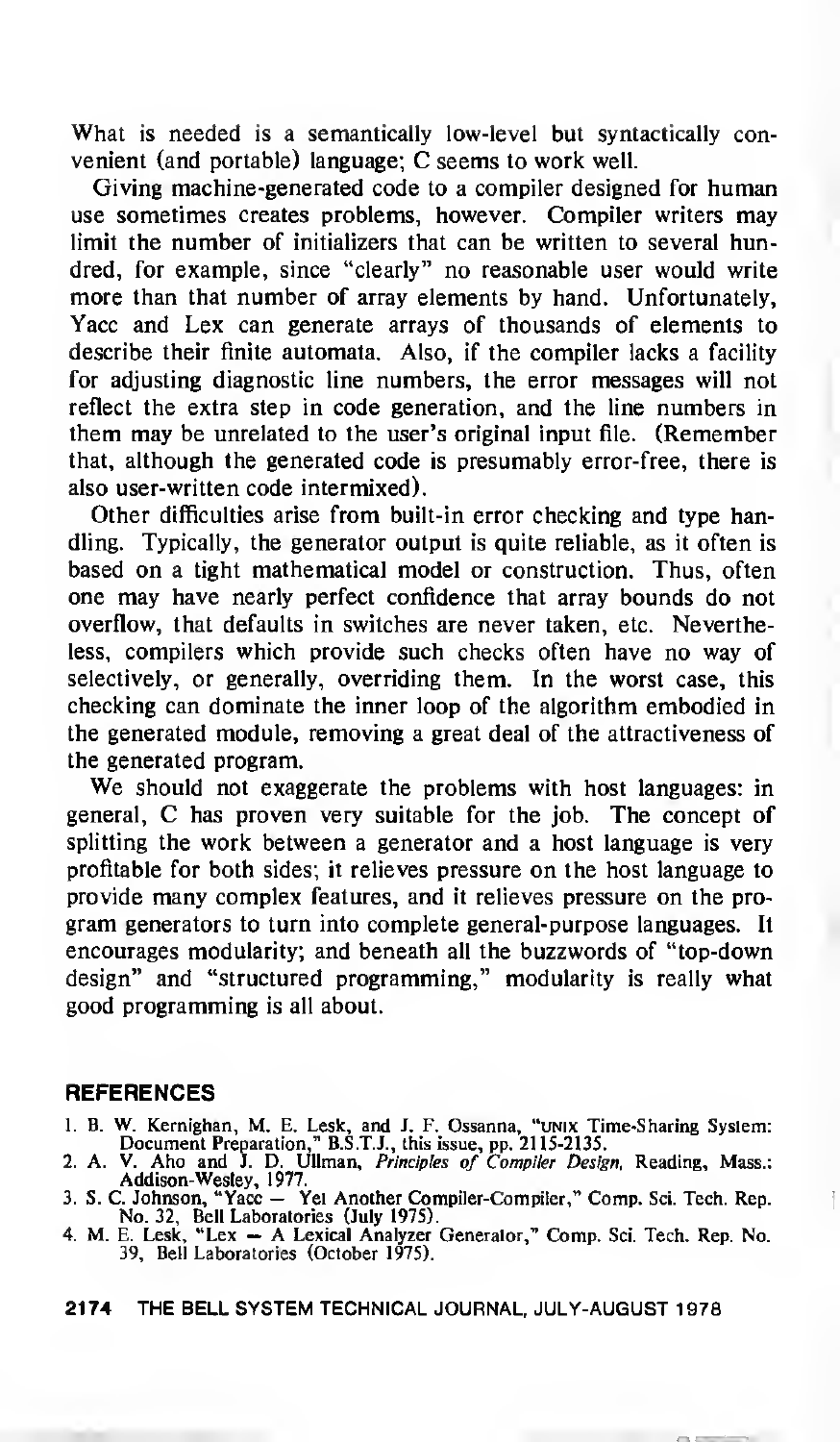- 
- 5. B. W. Kernighan, "Ratfor  $-$  A Preprocessor for a Rational Fortran," Software  $-$ <br>Practice and Experience, 5 (1975), pp. 395-406.<br>6. A. V. Aho, S. C. Johnson, and J. D. Ullman, "Deterministic Parsing of Ambiguous Gramm
- 452 7. A. V. Aho and S. C. Johnson, "lr Parsing," Comp. Surveys, <sup>6</sup> (June 1974), pp.
- 99-124 8. B. W. Kernighan, D. M. Ritchie, and K. Thompson, "qed Text Editor," Comp. Sci. Tech. Rep. No. 5, Bell Laboratories (May 1972).
- 9. K. Thompson and D. M. Ritchie, UNIX Programmer's Manual, Bell Laboratories,
- 
- May 1975, section ed(l).<br>10. A. V. Aho, B. W. Kernighan, and P. J. Weinberger, unpublished work (1977).<br>11. R. M. McClure, "TMG—a Syntax Directed Compiler," Proc. 20th ACM National<br>Conf. (1965), pp. 262-274.

## LANGUAGE DEVELOPMENT TOOLS 2175